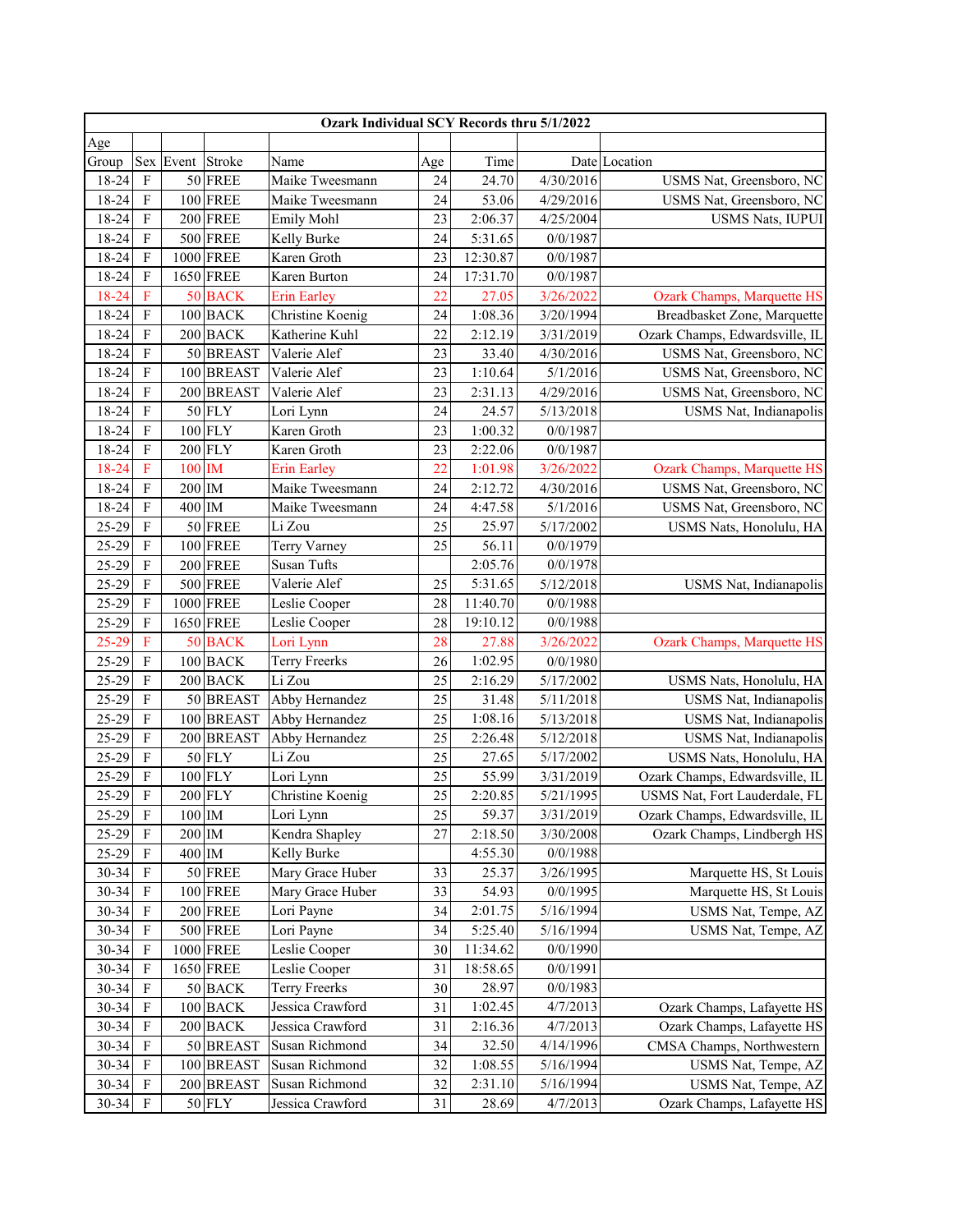| 30-34     | $\mathbf F$               |          | $100$ FLY       | Jessica Crawford     | 31 | 1:02.23  | 4/7/2013  | Ozark Champs, Lafayette HS     |
|-----------|---------------------------|----------|-----------------|----------------------|----|----------|-----------|--------------------------------|
| $30 - 34$ | $\mathbf F$               |          | $200$ FLY       | Leslie Cooper        | 30 | 2:28.78  | 0/0/1991  |                                |
| 30-34     | $\rm F$                   | $100$ IM |                 | <b>Terry Freerks</b> | 30 | 1:03.17  | 0/0/1983  |                                |
| 30-34     | $\rm F$                   | $200$ IM |                 | <b>Terry Freerks</b> | 30 | 2:17.13  | 0/0/1983  |                                |
| 30-34     | $\overline{\mathrm{F}}$   | $400$ IM |                 | Lori Payne           | 34 | 4:56.66  | 5/16/1994 | USMS Nat, Tempe, AZ            |
| 35-39     | $\mathbf F$               |          | 50 FREE         | Michele Shinn        | 36 | 25.24    | 4/25/04   | <b>USMS Nats, IUPUI</b>        |
| 35-39     | $\mathbf F$               |          | $100$ FREE      | Michele Shinn        | 36 | 56.17    | 4/25/04   | <b>USMS Nats, IUPUI</b>        |
| 35-39     | $\overline{\mathrm{F}}$   |          | $200$ FREE      | Michele Shinn        | 37 | 2:01.71  | 5/22/05   | USMS Nats, Ft Lauderdale, FL   |
| 35-39     | $\overline{\mathrm{F}}$   |          | $500$ FREE      | Michele Shinn        | 36 | 5:18.68  | 4/25/04   | USMS Nats, IUPUI               |
| 35-39     | $\mathbf F$               |          | 1000 FREE       | Michele Shinn        | 37 | 11:11.03 | 5/22/05   | USMS Nats, Ft Lauderdale, FL   |
| 35-39     | $\overline{\mathrm{F}}$   |          | 1650 FREE       | Lori Payne           | 39 | 19:10.03 | 0/0/1999  |                                |
| 35-39     | $\overline{F}$            |          | $50$ BACK       | Catherine Kohn       | 38 | 31.94    | 0/0/1991  |                                |
| 35-39     | $\overline{F}$            |          | $100$ BACK      | Catherine Kohn       | 38 | 1:06.74  | 0/0/1991  |                                |
| 35-39     | $\overline{F}$            |          | $200$ BACK      | Catherine Kohn       | 38 | 2:25.35  | 0/0/1991  |                                |
| 35-39     | $\overline{F}$            |          | 50 BREAST       | Susan Richmond       | 35 | 32.78    | 4/20/97   | CMSA Champs, Northwestern      |
| 35-39     | $\mathbf F$               |          | 100 BREAST      | Susan Richmond       | 35 | 1:11.59  | 0/0/1997  |                                |
| 35-39     | $\overline{F}$            |          | 200 BREAST      | Susan Richmond       | 35 | 2:32.14  | 0/0/1997  |                                |
| 35-39     | $\mathbf F$               |          | $50$ FLY        | Susan Richmond       | 38 | 28.53    | 4/30/00   | USMS Nat, IUPUI                |
| 35-39     | $\mathbf F$               |          | $100$ FLY       | Ardeth Mueller       | 37 | 1:05.51  | 0/0/1979  |                                |
| 35-39     | $\mathbf F$               |          | $200$ FLY       | Cristina Spicer      | 35 | 2:30.86  | 11/9/13   | Gladstone, MO                  |
| 35-39     | $\mathbf F$               | $100$ IM |                 | Catherine Kohn       | 37 | 1:04.82  | 5/21/90   | <b>USMS Nat, LA</b>            |
| 35-39     | $\mathbf F$               | $200$ IM |                 | Catherine Kohn       | 38 | 2:19.23  | 0/0/1991  |                                |
| 35-39     | $\overline{F}$            | $400$ IM |                 | Catherine Kohn       | 38 | 4:58.04  | 0/0/1991  |                                |
| 40-44     | $\overline{\mathrm{F}}$   |          | 50 FREE         | Ardeth Mueller       | 44 | 26.20    | 0/0/1986  |                                |
| 40-44     | $\overline{F}$            | 100      | FREE            | Lori Payne           | 41 | 56.79    | 5/20/2001 | USMS Nats, Santa Clara, CA     |
| $40 - 44$ | $\mathbf F$               |          | $200$ FREE      | Lori Payne           | 41 | 2:04.53  | 0/0/2001  |                                |
| $40 - 44$ | $\mathbf F$               |          | $500$ FREE      | Lori Payne           | 41 | 5:33.12  | 5/20/2001 | USMS Nats, Santa Clara, CA     |
| 40-44     | $\overline{F}$            |          | 1000 FREE       | Michele Shinn        | 41 | 11:24.52 | 0/0/2009  |                                |
| 40-44     | $\overline{\mathrm{F}}$   |          | 1650 FREE       | Kelly Main           | 44 | 19:20.16 | 3/28/2010 | Ozark Champs, Marquette HS     |
| 40-44     | $\overline{F}$            |          | 50 BACK         | Rebecca Compton      | 40 | 30.58    | 4/7/13    | Ozark Champs, Lafayette HS     |
| $40 - 44$ | $\overline{F}$            |          | $100$ BACK      | Noreen Uppstrom      | 44 | 1:08.62  | 3/8/2009  | Ozark Champs, Ladue HS         |
| 40-44     | $\overline{\mathrm{F}}$   |          | $200$ BACK      | Catherine Kohn       | 40 | 2:28.22  | 0/0/1992  |                                |
| 40-44     | $\mathbf F$               |          | 50 BREAST       | Stephanie Petersen   | 41 | 32.58    | 5/18/2003 | USMS Nats, Tempe, AZ           |
| 40-44     | $\mathbf F$               |          | 100 BREAST      | Stephanie Petersen   | 41 | 1:11.02  | 5/18/2003 | USMS Nats, Tempe, AZ           |
| 40-44     | $\mathbf F$               |          | 200 BREAST      | Susan Richmond       | 42 | 2:37.76  | 4/25/2004 | <b>USMS Nats, IUPUI</b>        |
| 40-44     | $\overline{\mathrm{F}}$   |          | $50$ FLY        | Heidi Harris         | 40 | 28.30    | 4/25/2004 | USMS Nats, IUPUI               |
| $40 - 44$ | $\mathbf{F}$              |          | $100$ FLY       | Ardeth Mueller       | 43 | 1:01.88  | 0/0/1985  |                                |
| $40 - 44$ | $\mathbf F$               |          | $200$ FLY       | Ardeth Mueller       | 43 | 2:20.27  | 0/0/1985  |                                |
| $40 - 44$ | $\boldsymbol{\mathrm{F}}$ | $100$ IM |                 | Stephanie Petersen   | 41 | 1:06.05  | 5/18/2003 | USMS Nats, Tempe, AZ           |
| 40-44     | $\mathbf{F}$              | $200$ IM |                 | Stephanie Petersen   | 41 | 2:23.59  | 5/18/2003 | USMS Nats, Tempe, AZ           |
| 40-44     | $\boldsymbol{\mathrm{F}}$ | $400$ IM |                 | Catherine Kohn       | 40 | 5:02.59  | 0/0/1993  |                                |
| 45-49     | $\mathbf F$               |          | 50 FREE         | Ardeth Mueller       | 46 | 25.98    | 0/0/1988  |                                |
| 45-49     | $\mathbf F$               |          | $100$ FREE      | Lori Payne           | 49 | 57.84    | 4/19/2009 | Y Nationals, Ft Lauderdale, FL |
| 45-49     | $\mathbf F$               |          | $200$ FREE      | Lori Payne           | 49 | 2:05.64  | 4/19/2009 | Y Nationals, Ft Lauderdale, FL |
| 45-49     | $\mathbf F$               |          | <b>500 FREE</b> | Ardeth Mueller       | 46 | 5:40.37  | 0/0/1988  |                                |
| 45-49     | $\overline{\mathrm{F}}$   |          | $1000$ FREE     | Lori Payne           | 49 | 11:42.98 | 4/19/2009 | Y Nationals, Ft Lauderdale, FL |
| 45-49     | $\rm F$                   |          | $1650$ FREE     | Ardeth Mueller       | 45 | 20:12.73 | 0/0/1987  |                                |
| 45-49     | $\overline{\mathrm{F}}$   |          | $50$ BACK       | Noreen Uppstrom      | 45 | 30.98    | 5/23/2010 | USMS Natls, Atlanta, GA        |
| 45-49     | $\mathbf F$               |          | $100$ BACK      | <b>Terry Freerks</b> | 49 | 1:07.02  | 5/18/2003 | USMS Nats, Tempe, AZ           |
| 45-49     | $\boldsymbol{\mathrm{F}}$ |          | $200$ BACK      | Noreen Uppstrom      | 45 | 2:28.90  | 5/23/2010 | USMS Natls, Atlanta, GA        |
| 45-49     | ${\bf F}$                 |          | 50 BREAST       | Stephanie Petersen   | 46 | 33.89    | 3/30/2008 | Ozark Champs, Lindbergh HS     |
| 45-49     | $\mathbf F$               |          | 100 BREAST      | Stephanie Petersen   | 45 | 1:12.59  | 4/22/2007 | ILMSA, Univ of IL Chicago      |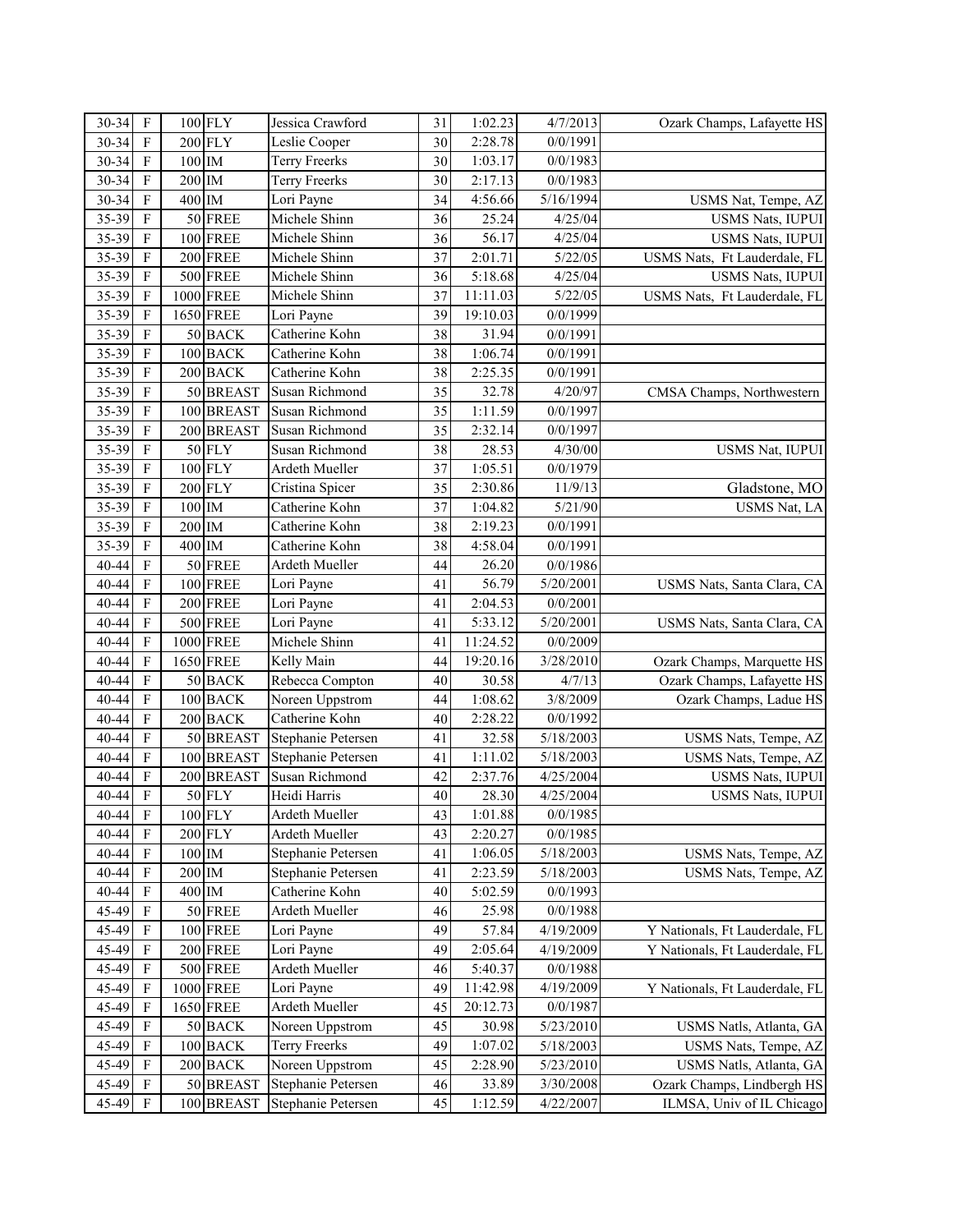| 45-49     | $\mathbf F$             |          | 200 BREAST      | Catherine Kohn       | 45 | 2:43.86  | 5/10/98    | USMS Nats, IUPUI                 |
|-----------|-------------------------|----------|-----------------|----------------------|----|----------|------------|----------------------------------|
| 45-49     | $\mathbf F$             |          | $50$ FLY        | Ardeth Mueller       | 46 | 28.26    | 0/0/1988   |                                  |
| 45-49     | $\mathbf F$             |          | $100$ FLY       | Ardeth Mueller       | 46 | 1:03.08  | 0/0/1988   |                                  |
| 45-49     | $\overline{\mathrm{F}}$ |          | $200$ FLY       | Ardeth Mueller       | 46 | 2:20.14  | 0/0/1988   |                                  |
| 45-49     | $\overline{\mathrm{F}}$ | $100$ IM |                 | Ardeth Mueller       | 46 | 1:07.73  | 0/0/1988   |                                  |
| 45-49     | F                       | $200$ IM |                 | Lori Payne           | 49 | 2:23.23  | 4/19/2009  | Y Nationals, Ft Lauderdale, FL   |
| 45-49     | $\overline{\mathrm{F}}$ | $400$ IM |                 | Ardeth Mueller       | 45 | 5:10.24  | 0/0/1987   |                                  |
| 50-54     | $\overline{\mathrm{F}}$ |          | 50 FREE         | Ardeth Mueller       | 52 | 26.99    | 4/10/1994  | CMSA Champs, Northwestern        |
| 50-54     | $\overline{\mathrm{F}}$ |          | $100$ FREE      | Stephanie Petersen   | 51 | 58.08    | 10/20/2013 | Univ of Memphis,                 |
| 50-54     | $\mathbf F$             |          | $200$ FREE      | Lori Payne           | 52 | 2:10.34  | 4/27/2012  | USMS Nat, Greensboro, NC         |
| $50 - 54$ | $\overline{F}$          |          | 500 FREE        | Ardeth Mueller       | 50 | 5:53.05  | 0/0/1992   |                                  |
| $50 - 54$ | $\overline{\mathrm{F}}$ |          | 1000 FREE       | Ardeth Mueller       | 52 | 12:04.45 | 0/0/1994   |                                  |
| 50-54     | $\overline{F}$          |          | 1650 FREE       | Ardeth Mueller       | 50 | 20:08.79 | 0/0/1992   |                                  |
| 50-54     | $\overline{\mathrm{F}}$ |          | $50$ BACK       | <b>Terry Freerks</b> | 51 | 31.62    | 0/0/2004   |                                  |
| $50 - 54$ | $\overline{F}$          |          | $100$ BACK      | <b>Terry Freerks</b> | 51 | 1:07.66  | 0/0/2004   |                                  |
| $50 - 54$ | $\overline{\mathrm{F}}$ |          | $200$ BACK      | <b>Terry Freerks</b> | 51 | 2:27.71  | 0/0/2004   |                                  |
| 50-54     | $\overline{F}$          |          | 50 BREAST       | Stephanie Petersen   | 51 | 34.72    | 5/10/2013  | <b>USMS Nats, IUPUI</b>          |
| 50-54     | $\mathbf F$             |          | 100 BREAST      | Stephanie Petersen   | 51 | 1:16.47  | 5/11/2013  | USMS Nats, IUPUI                 |
| 50-54     | $\mathbf F$             |          | 200 BREAST      | <b>Terry Freerks</b> | 51 | 2:50.71  | 0/0/2005   |                                  |
| 50-54     | $\rm F$                 |          | $50$ FLY        | Ardeth Mueller       | 51 | 28.91    | 0/0/1993   |                                  |
| 50-54     | $\rm F$                 |          | $100$ FLY       | Ardeth Mueller       | 50 | 1:05.69  | 0/0/1992   |                                  |
| $50 - 54$ | $\mathbf F$             |          | 200 FLY         | Ardeth Mueller       | 50 | 2:25.73  | 0/0/1992   |                                  |
| $50 - 54$ | $\mathbf F$             | $100$ IM |                 | <b>Terry Freerks</b> | 51 | 1:09.51  | 0/0/2004   |                                  |
| $50 - 54$ | $\mathbf F$             | 200      | IM              | <b>Terry Freerks</b> | 51 | 2:30.47  | 0/0/2004   |                                  |
| $50 - 54$ | $\mathbf F$             | 400      | IM              | Ardeth Mueller       | 52 | 5:21.51  | 3/20/1994  | Breadbasket Zone, Marquette      |
| 55-59     | $\mathbf F$             |          | 50 FREE         | Laurie Smith         | 58 | 27.90    | 5/31/2010  | split, St Louis Senior Olympics  |
| 55-59     | $\mathbf F$             |          | <b>100 FREE</b> | Laurie Smith         | 58 | 1:01.05  | 5/31/2010  | St Louis Senior Olympics         |
| 55-59     | $\overline{F}$          |          | $200$ FREE      | Ardeth Mueller       | 57 | 2:15.35  | 5/16/1999  | USMS Nats, Santa Clara, CA       |
| 55-59     | $\overline{F}$          |          | $500$ FREE      | Ardeth Mueller       | 55 | 5:59.95  | 0/0/1997   |                                  |
| 55-59     | $\overline{\mathrm{F}}$ |          | 1000 FREE       | Ardeth Mueller       | 57 | 12:20.65 | 5/16/1999  | USMS Nats, Santa Clara, CA       |
| 55-59     | $\overline{F}$          |          | 1650 FREE       | Ardeth Mueller       | 57 | 20:58.61 | 0/0/1999   |                                  |
| 55-59     | $\overline{F}$          |          | 50 BACK         | <b>Terry Freerks</b> | 55 | 33.18    | 6/22/2008  | MO Senior Games, Columbia        |
| 55-59     | $\mathbf F$             |          | $100$ BACK      | Mary Jane Woehler    | 59 | 1:11.67  | 5/11/2018  | USMS Nats, Indianapolis          |
| 55-59     | $\mathbf F$             |          | $200$ BACK      | <b>Terry Freerks</b> | 55 | 2:32.60  | 6/22/2008  | MO Senior Games, Columbia        |
| 55-59     | $\mathbf F$             |          | 50 BREAST       | Stephanie Petersen   | 57 | 36.57    | 4/28/2019  | USMS Nats, Mesa, AZ              |
| 55-59     | $\overline{\mathrm{F}}$ |          | 100 BREAST      | Catherine Kohn       | 56 | 1:18.94  | 5/10/2009  | USMS Nats, Clovis, CA            |
| 55-59     | $\boldsymbol{F}$        |          | 200 BREAST      | Catherine Kohn       | 56 | 2:40.19  | 5/10/2009  | USMS Nats, Clovis, CA            |
| 55-59     | $\mathbf F$             |          | $50$ FLY        | Ardeth Mueller       | 56 | 29.73    | 5/10/1998  | <b>USMS Nats, IUPUI</b>          |
| 55-59     | $\mathbf F$             |          | $100$ FLY       | Ardeth Mueller       | 58 | 1:09.04  | 4/30/00    | <b>USMS Nats, IUPUI</b>          |
| 55-59     | $\mathbf F$             |          | $200$ FLY       | Ardeth Mueller       | 58 | 2:37.42  | 4/30/00    | <b>USMS Nats, IUPUI</b>          |
| 55-59     | $\mathbf F$             | $100$ M  |                 | Catherine Kohn       | 56 | 1:11.33  | 5/10/2009  | USMS Nats, Clovis, CA            |
| 55-59     | $\mathbf F$             | $200$ IM |                 | Catherine Kohn       | 56 | 2:29.82  | 5/10/2009  | USMS Nats, Clovis, CA            |
| 55-59     | $\mathbf F$             | $400$ IM |                 | Catherine Kohn       | 56 | 5:20.23  | 5/10/2009  | USMS Nats, Clovis, CA            |
| 60-64     | $\mathbf F$             |          | $50$ FREE       | Mary Jane Woehler    | 60 | 27.94    | 4/28/2019  | USMS Nats, Mesa, AZ              |
| 60-64     | $\mathbf F$             |          | <b>100 FREE</b> | Mary Jane Woehler    | 62 | 1:01.73  | 7/23/2021  | USMS Nat, Greensboro, NC         |
| 60-64     | $\rm F$                 |          | $200$ FREE      | Mary Jane Woehler    | 61 | 2:20.33  | 12/6/20    | Holiday Classic, IUPUI           |
| $60 - 64$ | $\mathbf F$             |          | <b>500 FREE</b> | Mary Jane Woehler    | 63 | 6:12.12  | 4/30/22    | <b>USMS Nats, San Antonio TX</b> |
| 60-64     | $\mathbf F$             |          | 1000 FREE       | Ardeth Mueller       | 64 | 13:32.41 | 0/0/2006   |                                  |
| 60-64     | $\mathbf F$             |          | 1650 FREE       | Mary Pohlmann        | 63 | 25:56.70 | 2/3/08     | SLAM Mile, Ladue H.S             |
| 60-64     | $\mathbf F$             |          | 50 BACK         | Teresa McDowell      | 60 | 35.99    | 6/27/11    | NSG, Univ of Houston, TX         |
| 60-64     | $\mathbf F$             |          | <b>100 BACK</b> | Mary Jane Woehler    | 62 | 1:11.22  | 7/24/2021  | USMS Nat, Greensboro, NC         |
| 60-64     | $\mathbf F$             |          | 200 BACK        | Mary Jane Woehler    | 63 | 2:35.77  | 4/30/2022  | USMS Nats, San Antonio TX        |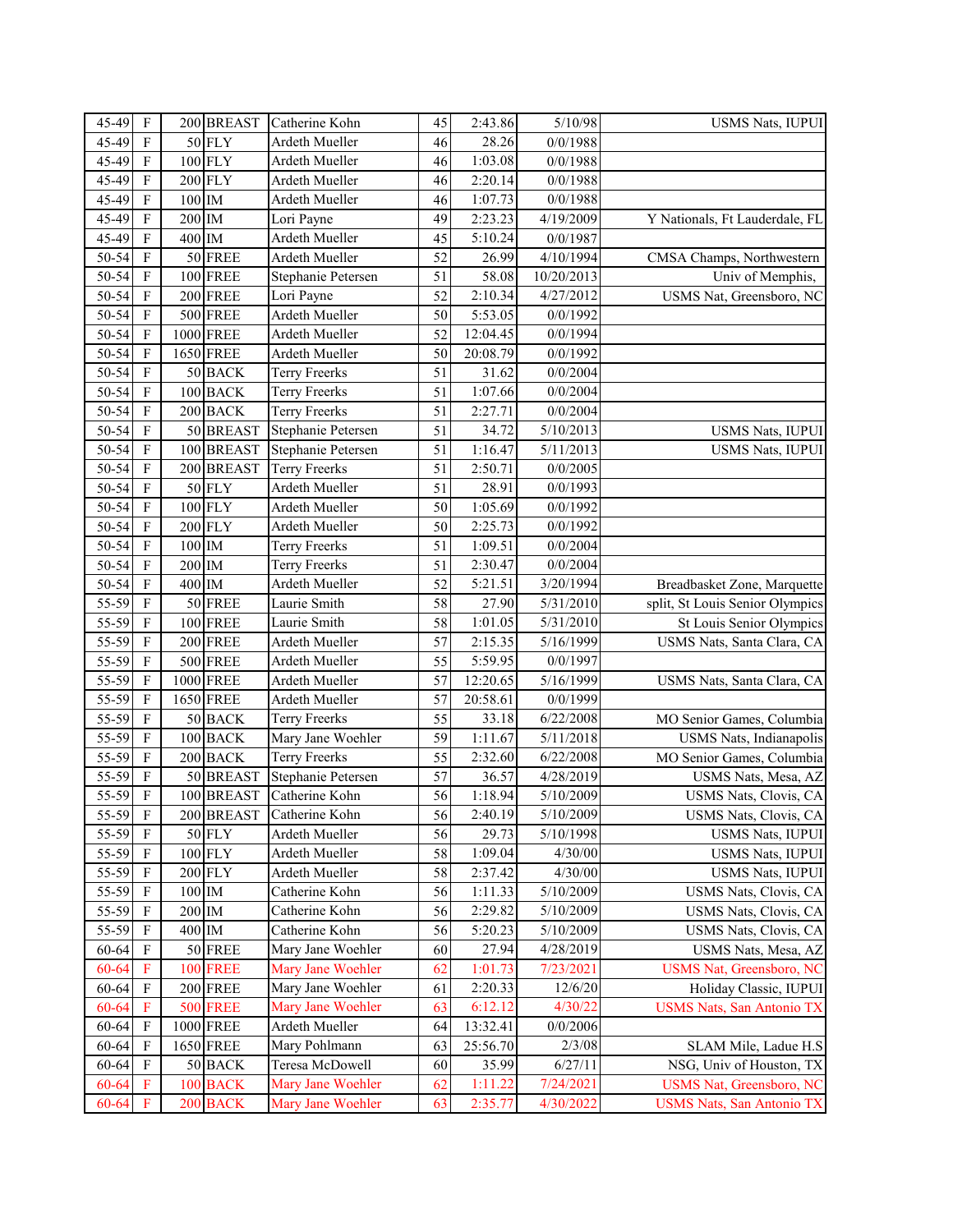| 60-64     | $\mathbf F$             |          | 50 BREAST        | Catherine Kohn         | 60 | 39.37     | 5/11/2013 | USMS Nats, IUPUI split            |
|-----------|-------------------------|----------|------------------|------------------------|----|-----------|-----------|-----------------------------------|
| 60-64     | $\mathbf F$             |          | 100 BREAST       | Catherine Kohn         | 60 | 1:22.00   | 5/11/2013 | USMS Nats, IUPUI                  |
| 60-64     | $\mathbf F$             |          | 200 BREAST       | Catherine Kohn         | 60 | 2:56.63   | 5/12/2013 | USMS Nats, IUPUI                  |
| 60-64     | $\mathbf F$             |          | $50$ FLY         | Mary Jane Woehler      | 60 | 30.37     | 4/28/2019 | USMS Nats, Mesa, AZ               |
| 60-64     | $\mathbf F$             |          | $100$ FLY        | Mary Jane Woehler      | 60 | 1:10.30   | 4/28/2019 | USMS Nats, Mesa, AZ               |
| 60-64     | $\mathbf F$             |          | $200$ FLY        | Mary Jane Woehler      | 60 | 2:51.24   | 4/28/2019 | USMS Nats, Mesa, AZ               |
| 60-64     | $\mathbf F$             | $100$ IM |                  | Mary Jane Woehler      | 60 | 1:12.11   | 4/28/2019 | USMS Nats, Mesa, AZ               |
| 60-64     | $\mathbf F$             | 200      | $\rm IM$         | Mary Jane Woehler      | 61 | 2:38.56   | 12/6/2020 | Holiday Classic, IUPUI            |
| $60 - 64$ | $\overline{\mathrm{F}}$ | 400      | <b>IM</b>        | Mary Jane Woehler      | 63 | 5:36.78   | 4/29/2022 | <b>USMS Nats, San Antonio TX</b>  |
| 65-69     | $\mathbf F$             |          | <b>50 FREE</b>   | Ardeth Mueller         | 65 | 30.52     | 5/28/2007 | STL Sen Oly                       |
| 65-69     | $\mathbf F$             |          | $100$ FREE       | Ardeth Mueller         | 65 | 1:07.80   | 5/28/2007 | STL Sen Oly                       |
| 65-69     | $\overline{\mathrm{F}}$ |          | $200$ FREE       | Ardeth Mueller         | 65 | 2:25.65   | 4/1/2007  | Ozark Champs, Lindbergh HS        |
| 65-69     | $\mathbf F$             |          | 500 FREE         | Ardeth Mueller         | 65 | 6:29.22   | 4/1/2007  | Ozark Champs, Lindbergh HS        |
| 65-69     | $\overline{\mathrm{F}}$ |          | 1000 FREE        | Ardeth Mueller         | 66 | 13:27.12  | 2/3/08    | SLAM Mile, Ladue H.S              |
| 65-69     | $\mathbf F$             |          | 1650 FREE        | Laurie Smith           | 65 | 24:36.89  | 4/8/2018  | Ozark Champs, Marquette HS        |
| 65-69     | $\mathbf F$             |          | 50 BACK          | Mary Pohlmann          | 65 | 38.52     | 4/18/2010 | Y Nationals, Ft Lauderdale, FL    |
| 65-69     | $\mathbf F$             |          | $100$ BACK       | Mary Pohlmann          | 65 | 1:22.45   | 5/23/2010 | USMS, Atlanta, GA                 |
| 65-69     | $\mathbf F$             |          | $200$ BACK       | Mary Pohlmann          | 65 | 2:57.70   | 5/23/2010 | USMS, Atlanta, GA                 |
| 65-69     | $\mathbf F$             |          | 50 BREAST        | Carol Taylor           | 65 | 41.75     | 5/16/1994 | USMS Nat, Tempe, AZ               |
| 65-69     | $\mathbf F$             |          | 100 BREAST       | Ardeth Mueller         | 65 | 1:32.94   | 5/28/2007 | STL Sen Oly                       |
| 65-69     | $\overline{\mathrm{F}}$ |          | 200 BREAST       | Regan Kenner           | 66 | 3:25.44   | 0/0/1990  |                                   |
| 65-69     | $\mathbf F$             |          | $50$ FLY         | Ardeth Mueller         | 65 | 33.02     | 4/1/2007  | Ozark Champs, Lindbergh HS        |
| 65-69     | $\overline{\mathrm{F}}$ |          | $100$ FLY        | Ardeth Mueller         | 65 | 1:16.73   | 4/1/2007  | Ozark Champs, Lindbergh HS        |
| 65-69     | F                       |          | $200$ FLY        | Mary Pohlmann          | 65 | 3:30.92   | 3/7/2010  | IL Wesleyan, Bloomington, IL      |
| 65-69     | $\overline{\mathrm{F}}$ | 100      | IM               | Laurie Smith           | 65 | 1:26.50   | 4/8/2018  | Ozark Champs, Marquette HS        |
| 65-69     | $\overline{\mathrm{F}}$ | 200      | $\rm IM$         | Ardeth Mueller         | 65 | 2:53.77   | 0/0/2007  |                                   |
| 65-69     | $\mathbf F$             | 400      | IM               | Mary Pohlmann          | 65 | 6:52.20   | 3/28/2010 | Ozark Champs, Marquette HS        |
| $70 - 74$ | $\overline{\mathrm{F}}$ |          | 50 FREE          | Mary Pohlmann          | 71 | 37.44     | 4/29/16   | Relay, USMS Nat, Greensboro, NC   |
| $70 - 74$ | $\overline{\mathrm{F}}$ |          | $100$ FREE       | Mary Pohlmann          | 70 | 1:22.41   | 10/24/15  | Relay leadoff, Carbondale, IL     |
| $70 - 74$ | $\mathbf F$             |          | $200$ FREE       | Teresa McDowell        | 70 | 2:56.79   | 7/25/21   | USMS Nat, Greensboro, NC          |
| 70-74     | $\mathbf F$             |          | 500 FREE         | Mary Pohlmann          | 71 | 7:51.80   | 3/13/16   | Ozark Champs, Marquette HS        |
| $70 - 74$ | $\overline{\mathrm{F}}$ |          | <b>1000 FREE</b> | Teresa McDowell        | 71 | 16:17.80  | 3/27/2022 | <b>Ozark Champs, Marquette HS</b> |
| 70-74     | $\overline{\mathrm{F}}$ |          | 1650 FREE        | Mary Pohlmann          | 71 | 28:25.28  | 2/27/2016 | LLCC, Godfrey, IL                 |
| 70-74     | $\mathbf F$             |          | 50 BACK          | Mary Pohlmann          | 70 | 41.32     | 4/23/2015 | USMS, San Antonio, TX             |
| 70-74     | $\mathbf F$             |          | $100$ BACK       | Mary Pohlmann          | 71 | 1:30.03   | 4/30/2016 | USMS Nat, Greensboro, NC          |
| $70 - 74$ | $\overline{\mathbf{F}}$ |          | 200 BACK         | <b>Teresa McDowell</b> | 70 | 3:13.35   | 7/25/2021 | USMS Nat, Greensboro, NC          |
| $70 - 74$ | $\boldsymbol{F}$        |          | 50 BREAST        | Doris Peters           | 70 | 45.06     | 0/0/1993  |                                   |
| $70 - 74$ | $\mathbf F$             |          | 100 BREAST       | Regan Kenner           | 70 | 1:39.38   | 5/16/1994 | USMS Nat, Tempe, AZ               |
| $70 - 74$ | $\mathbf F$             |          | 200 BREAST       | Regan Kenner           | 70 | 3:37.62   | 5/16/1994 | USMS Nat, Tempe, AZ               |
| $70 - 74$ | $\mathbf F$             |          | <b>50 FLY</b>    | <b>Teresa McDowell</b> | 71 | 44.03     | 5/1/22    | <b>USMS Nats, San Antonio TX</b>  |
| $70 - 74$ | $\rm F$                 |          | 100 FLY          | Teresa McDowell        | 71 | 1:44.27   | 4/29/2022 | <b>USMS Nats, San Antonio TX</b>  |
| $70 - 74$ | $\overline{\mathrm{F}}$ |          | <b>200 FLY</b>   | Teresa McDowell        | 71 | 4:01.23   | 4/30/2022 | <b>USMS Nats, San Antonio TX</b>  |
| $70 - 74$ | $\overline{\mathrm{F}}$ | $100$ IM |                  | Teresa McDowell        | 71 | 1:37.14   | 3/26/2022 | <b>Ozark Champs, Marquette HS</b> |
| $70 - 74$ | $\mathbf F$             | $200$ IM |                  | Mary Pohlmann          | 70 | 3:40.33   | 3/22/2015 | 4 Rivers YMCA, Washington, MO     |
| $70 - 74$ | $\mathbf F$             | $400$ IM |                  | Mary Pohlmann          | 72 | 7:39.04   | 6/5/2017  | Nat Sr Games, Birmingham, AL      |
| 75-79     | $\mathbf F$             |          | 50 FREE          | Mary Pohlmann          | 75 | 40.79     | 3/8/20    | IL Wesleyan, Bloomington, IL      |
| 75-79     | $\mathbf F$             |          | <b>100 FREE</b>  | Mary Pohlmann          | 76 | 1:38.99s  | 07/21/21  | USMS Nat, Greensboro, NC          |
| 75-79     | $\overline{F}$          |          | <b>200 FREE</b>  | Mary Pohlmann          | 77 | 3:19.61   | 3/27/22   | <b>Ozark Champs, Marquette HS</b> |
| 75-79     | $\mathbf F$             |          | <b>500 FREE</b>  | Mary Pohlmann          | 76 | 8:55.18s  | 7/21/2021 | USMS Nat, Greensboro, NC          |
| 75-79     | $\overline{\mathrm{F}}$ |          | <b>1000 FREE</b> | Mary Pohlmann          | 76 | 18:10.65s | 7/21/2021 | USMS Nat, Greensboro, NC          |
| 75-79     | $\overline{\mathrm{F}}$ |          | <b>1650 FREE</b> | Mary Pohlmann          | 76 | 30:19.53  | 7/21/2021 | USMS Nat, Greensboro, NC          |
| 75-79     | $\mathbf F$             |          | 50 BACK          | Mary Pohlmann          | 76 | 44.94     | 7/23/21   | USMS Nat, Greensboro, NC          |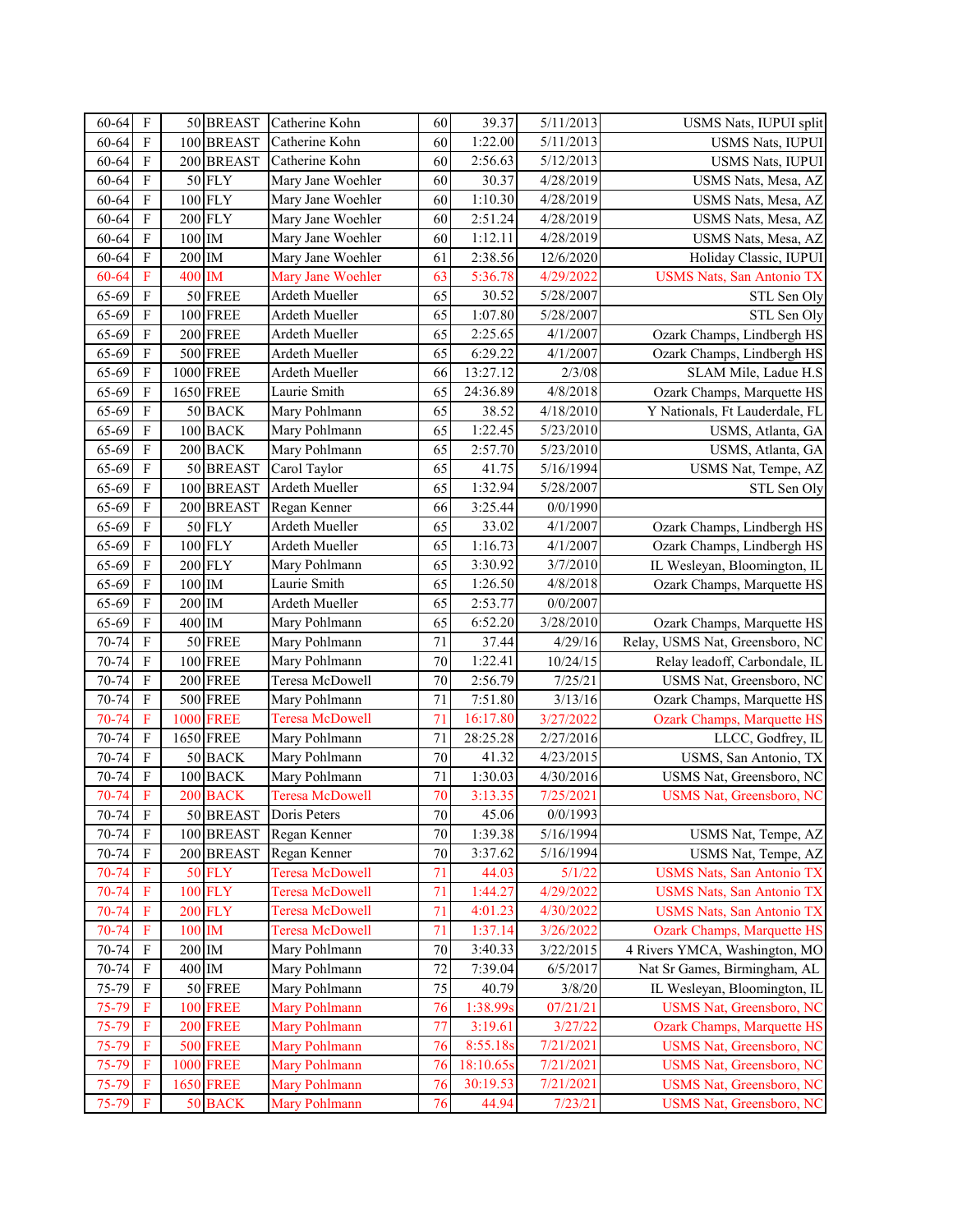| 75-79          | $\mathbf F$                |          | 100 BACK                | Mary Pohlmann                | 76       | 1:38.80  | 7/24/21          | USMS Nat, Greensboro, NC                                   |
|----------------|----------------------------|----------|-------------------------|------------------------------|----------|----------|------------------|------------------------------------------------------------|
| 75-79          | $\mathbf F$                |          | 200 BACK                | Mary Pohlmann                | 76       | 3:35.04  | 7/25/21          | USMS Nat, Greensboro, NC                                   |
| 75-79          | $\mathbf F$                |          | 50 BREAST               | Mary Pohlmann                | 75       | 59.40    | 3/8/20           | IL Wesleyan, Bloomington, IL                               |
| 75-79          | ${\bf F}$                  |          | 100 BREAST              | Hannelore Snyder             | 76       | 2:17.75  | 2/11/2007        | Latoff Y, Des Plaines, IL                                  |
| 75-79          | $\mathbf F$                |          | 200 BREAST              | Mary Pohlmann                | 77       | 5:00.97  | 3/27/2022        | <b>Ozark Champs, Marquette HS</b>                          |
| 75-79          | $\mathbf F$                |          | $50$ FLY                | Mary Pohlmann                | 75       | 54.16    | 3/8/2020         | IL Wesleyan, Bloomington, IL                               |
| 75-79          | $\mathbf F$                |          | 100 FLY                 | Mary Pohlmann                | 76       | 2:01.71s | 7/22/2021        | USMS Nat, Greensboro, NC                                   |
| $75 - 79$      | $\overline{\mathrm{F}}$    |          | <b>200 FLY</b>          | Mary Pohlmann                | 77       | 4:47.75  | 4/30/2022        | <b>USMS Nats, San Antonio TX</b>                           |
| 75-79          | $\overline{\mathrm{F}}$    | $100$ M  |                         | Mary Pohlmann                | 75       | 1:47.53  | 3/8/2020         | IL Wesleyan, Bloomington, IL                               |
| 75-79          | $\overline{\mathrm{F}}$    | 200 IM   |                         | Mary Pohlmann                | 77       | 4:03.02  | 5/1/2022         | <b>USMS Nats, San Antonio TX</b>                           |
| 75-79          | $\overline{F}$             | 400 IM   |                         | Mary Pohlmann                | 76       | 8:16.58  | 7/22/2021        | USMS Nat, Greensboro, NC                                   |
| 80-84          | $\overline{F}$             |          | $50$ FREE               | Edith Hendry                 | 82       | 50.45    | 0/0/1993         |                                                            |
| 80-84          | $\overline{\mathrm{F}}$    |          | 100 FREE                | Doris Peters                 | 80       | 1:56.49  | 0/0/2003         |                                                            |
| 80-84          | $\overline{\mathrm{F}}$    |          | $200$ FREE              | Edith Hendry                 | 80       | 4:36.38  | 0/0/1991         |                                                            |
| 80-84          | $\overline{\mathrm{F}}$    |          | $500$ FREE              | Doris Peters                 | 80       | 11:33.65 | 0/0/2003         |                                                            |
| 80-84          | $\overline{\mathrm{F}}$    |          | 1000 FREE               | Edith Hendry                 | 81       | 28:12.32 | 0/0/1992         |                                                            |
| 80-84          | $\overline{\mathrm{F}}$    |          | 1650 FREE               | Edith Hendry                 | 82       | 47:58.81 | 0/0/1993         |                                                            |
| 80-84          | $\mathbf F$                |          | 50 BACK                 | Edith Hendry                 | 80       | 58.89    | 0/0/1991         |                                                            |
| 80-84          | $\mathbf F$                |          | $100$ BACK              | Edith Hendry                 | 80       | 2:08.66  | 0/0/1991         |                                                            |
| 80-84          | ${\bf F}$                  |          | $200$ BACK              | Edith Hendry                 | 80       | 4:54.44  | 0/0/1991         |                                                            |
| 80-84          | ${\bf F}$                  |          | 50 BREAST               | Doris Peters                 | 80       | 1:17.42  | 0/0/2003         |                                                            |
| 80-84          | ${\bf F}$                  |          | 100 BREAST              | Doris Peters                 | 80       | 2:49.29  | 0/0/2003         |                                                            |
| 80-84          | $\mathbf F$                |          | 200 BREAST              | Doris Peters                 | 80       | 6:13.61  | 0/0/2003         |                                                            |
| 80-84          | $\mathbf F$                |          | $50$ FLY                | Edith Hendry                 | 81       | 1:27.59  | 0/0/1992         |                                                            |
| 80-84          | $\overline{\mathrm{F}}$    |          | $100$ FLY               |                              |          |          |                  |                                                            |
| 80-84          | $\overline{\mathrm{F}}$    |          | $200$ FLY               |                              |          |          |                  |                                                            |
| 80-84          | $\mathbf F$                | $100$ IM |                         | Doris Peters                 | 80       | 2:29.50  | 0/0/2003         |                                                            |
| 80-84          | $\overline{\mathrm{F}}$    | $200$ IM |                         |                              |          |          |                  |                                                            |
| 80-84          | $\overline{F}$             | $400$ IM |                         |                              |          |          |                  |                                                            |
| 85-89          | $\overline{\mathrm{F}}$    |          | <b>50 FREE</b>          | Edith Hendry                 | 86       | 1:00.54  | 0/0/1997         |                                                            |
| 85-89          | $\overline{\mathrm{F}}$    |          | $100$ FREE              | Edith Hendry                 | 86       | 2:21.84  | 0/0/1997         |                                                            |
| 85-89          | $\overline{\mathrm{F}}$    |          | $200$ FREE              | <b>Edith Hendry</b>          | 85       | 5:10.42  | 1996             | St Louis Sr Olympics                                       |
| 85-89          | $\overline{\mathrm{F}}$    |          | $500$ FREE              | Edith Hendry                 | 85       | 14:18.94 | 1996             | St Louis Sr Olympics                                       |
| 85-89          | $\overline{\mathrm{F}}$    |          | 1000 FREE               |                              |          |          |                  |                                                            |
| 85-89          | $\mathbf F$                |          | 1650 FREE               |                              |          |          |                  |                                                            |
| 85-89          | $\overline{\mathrm{F}}$    |          | $50$ BACK               | <b>Edith Hendry</b>          | 86       | 1:05.14  | 0/0/1997         |                                                            |
|                | F                          |          | $100$ BACK              |                              |          |          |                  |                                                            |
| 85-89<br>85-89 | $\mathbf F$                |          | $200$ BACK              | Edith Hendry<br>Edith Hendry | 85<br>86 | 2:31.88  | 1996<br>0/0/1997 | St Louis Sr Olympics                                       |
| 85-89          |                            |          |                         |                              | 85       | 5:38.30  | 5/26/2008        |                                                            |
|                | F                          |          | 50 BREAST<br>100 BREAST | Doris Peters<br>Doris Peters |          | 1:52.37  |                  | St Louis Sr Olympics<br>St Louis Sr Olympics, Chesterfield |
| 85-89<br>85-89 | $\mathbf F$<br>$\mathbf F$ |          | 200 BREAST              |                              | 86       | 4:26.20  | 5/25/2009        |                                                            |
|                | $\mathbf F$                |          | $50$ FLY                |                              |          |          |                  |                                                            |
| 85-89          |                            |          |                         |                              |          |          |                  |                                                            |
| 85-89          | $\mathbf F$<br>$\mathbf F$ |          | $100$ FLY<br>$200$ FLY  |                              |          |          |                  |                                                            |
| 85-89          |                            |          |                         |                              |          |          |                  |                                                            |
| 85-89          | $\mathbf{F}$               | $100$ IM |                         |                              |          |          |                  |                                                            |
| 85-89          | ${\bf F}$                  | $200$ IM |                         |                              |          |          |                  |                                                            |
| 85-89          | $\mathbf F$                | $400$ IM |                         |                              |          |          |                  |                                                            |
| 90-94          | ${\bf F}$                  |          | $50$ FREE               | Edith Hendry                 | 90       | 1:06.54  | 0/0/2001         |                                                            |
| 90-94          | $\mathbf F$                |          | $100$ FREE              | Edith Hendry                 | 91       | 2:39.66  | 0/0/2002         |                                                            |
| 90-94          | $\mathbf F$                |          | $200$ FREE              | Edith Hendry                 | 90       | 5:55.66  | 0/0/2001         |                                                            |
| 90-94          | $\mathbf F$                |          | <b>500 FREE</b>         | Edith Hendry                 | 90       | 16:50.91 | 0/0/2001         |                                                            |
| $90 - 94$      | $\mathbf F$                |          | $50$ BACK               | Edith Hendry                 | 90       | 1:09.44  | 0/0/2001         |                                                            |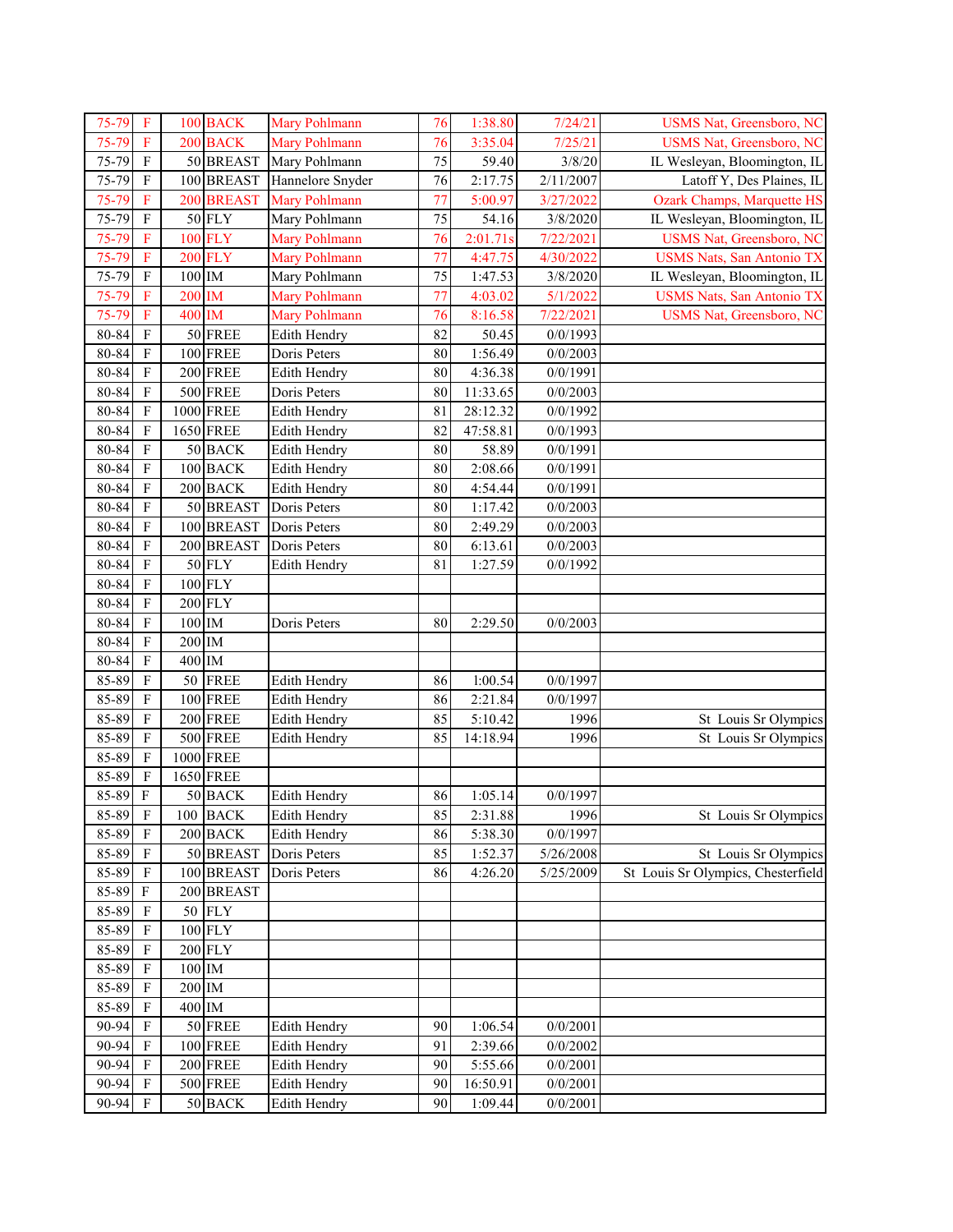| 90-94<br>${\bf F}$<br>$200$ BACK<br>90<br>Edith Hendry<br>5:51.76<br>0/0/2001<br>$\mathbf F$<br>50 BREAST<br>90-94<br>90-94<br>$\mathbf F$<br>100 BREAST<br>90-94<br>$\mathbf F$<br>200 BREAST<br>95-99<br>50 FREE<br>${\bf F}$<br>95<br>1:22.18<br>0/0/2006<br>Edith Hendry<br>$100$ FREE<br>95-99<br>$\boldsymbol{\mathrm{F}}$<br>Edith Hendry<br>96<br>3:12.40<br>5/28/2007<br>St Louis Sr Olympics<br>95-99<br>$\mathbf F$<br>$200$ FREE<br>Edith Hendry<br>96<br>St Louis Sr Olympics<br>7:04.69<br>5/28/2007<br>95-99<br>$\mathbf F$<br>500 FREE<br>95-99<br>${\bf F}$<br>50 BACK<br>0/0/2006<br>95<br>1:18.72<br>Edith Hendry<br>95-99<br>$\mathbf F$<br>$100$ BACK<br>Edith Hendry<br>95<br>3:02.44<br>0/0/2006<br>95-99<br>$\mathbf F$<br>$200$ BACK<br>95<br>6:41.86<br>0/0/2006<br>Edith Hendry<br>$\overline{\mathrm{F}}$<br>95-99<br>50 BREAST<br>95-99<br>$\overline{\mathrm{F}}$<br>100 BREAST<br>95-99<br>${\bf F}$<br>200 BREAST<br>18-24<br>$\mathbf{M}$<br>50 FREE<br>21.48<br>James Watson<br>23<br>5/13/2018<br>USMS Nats, Indianapolis<br>$100$ FREE<br>23<br>18-24<br>$\mathbf{M}$<br>46.01<br>5/12/2018<br>James Watson<br>USMS Nats, Indianapolis<br>21<br>18-24<br>$\mathbf{M}$<br>$200$ FREE<br>1:43.48<br>5/11/18<br><b>Blake Logan</b><br>USMS Nats, Indianapolis<br>18-24<br>$\mathbf{M}$<br>500 FREE<br>21<br>5/13/18<br>4:45.50<br>USMS Nats, Indianapolis<br><b>Blake Logan</b><br>21<br>18-24<br>1000 FREE<br>M<br>10:15.25<br>5/10/18<br>USMS Nats, Indianapolis<br><b>Blake Logan</b><br>18-24<br>Geoffrey Waller<br>24<br>M<br>1650 FREE<br>18:02.47<br>5/16/99<br>USMS Nats, Santa Clara, CA<br>18-24<br>$50$ BACK<br><b>Blake Logan</b><br>21<br>23.65<br>M<br>5/12/18<br>USMS Nats, Indianapolis<br>18-24<br>$100$ BACK<br><b>Blake Logan</b><br>51.43<br>$\mathbf M$<br>21<br>5/11/18<br>USMS Nats, Indianapolis<br>18-24<br>$200$ BACK<br><b>Grant Alef</b><br>$\mathbf{M}$<br>23<br>1:54.89<br>5/1/16<br>USMS Nats, Greensboro, NC<br>18-24<br>50 BREAST<br>Randall Roth<br>29.73<br>3/20/1994<br>$\mathbf{M}$<br>24<br>Breadbasket Zone, Marquette<br>18-24<br>100 BREAST<br>David Stevens<br>1:06.00<br>0/0/1987<br>$\mathbf{M}$<br>18-24<br>200 BREAST<br>Thomas Bick<br>2:25.79<br>0/0/1999<br>$\mathbf{M}$<br>24<br>$50$ FLY<br>James Watson<br>23.25<br>5/13/2018<br>18-24<br>23<br>M<br>USMS Nats, Indianapolis |
|-------------------------------------------------------------------------------------------------------------------------------------------------------------------------------------------------------------------------------------------------------------------------------------------------------------------------------------------------------------------------------------------------------------------------------------------------------------------------------------------------------------------------------------------------------------------------------------------------------------------------------------------------------------------------------------------------------------------------------------------------------------------------------------------------------------------------------------------------------------------------------------------------------------------------------------------------------------------------------------------------------------------------------------------------------------------------------------------------------------------------------------------------------------------------------------------------------------------------------------------------------------------------------------------------------------------------------------------------------------------------------------------------------------------------------------------------------------------------------------------------------------------------------------------------------------------------------------------------------------------------------------------------------------------------------------------------------------------------------------------------------------------------------------------------------------------------------------------------------------------------------------------------------------------------------------------------------------------------------------------------------------------------------------------------------------------------------------------------------------------------------------------------------------------------------------------------------------------------------------------------------------------------------------------------------------------------------------------------------------------|
|                                                                                                                                                                                                                                                                                                                                                                                                                                                                                                                                                                                                                                                                                                                                                                                                                                                                                                                                                                                                                                                                                                                                                                                                                                                                                                                                                                                                                                                                                                                                                                                                                                                                                                                                                                                                                                                                                                                                                                                                                                                                                                                                                                                                                                                                                                                                                                   |
|                                                                                                                                                                                                                                                                                                                                                                                                                                                                                                                                                                                                                                                                                                                                                                                                                                                                                                                                                                                                                                                                                                                                                                                                                                                                                                                                                                                                                                                                                                                                                                                                                                                                                                                                                                                                                                                                                                                                                                                                                                                                                                                                                                                                                                                                                                                                                                   |
|                                                                                                                                                                                                                                                                                                                                                                                                                                                                                                                                                                                                                                                                                                                                                                                                                                                                                                                                                                                                                                                                                                                                                                                                                                                                                                                                                                                                                                                                                                                                                                                                                                                                                                                                                                                                                                                                                                                                                                                                                                                                                                                                                                                                                                                                                                                                                                   |
|                                                                                                                                                                                                                                                                                                                                                                                                                                                                                                                                                                                                                                                                                                                                                                                                                                                                                                                                                                                                                                                                                                                                                                                                                                                                                                                                                                                                                                                                                                                                                                                                                                                                                                                                                                                                                                                                                                                                                                                                                                                                                                                                                                                                                                                                                                                                                                   |
|                                                                                                                                                                                                                                                                                                                                                                                                                                                                                                                                                                                                                                                                                                                                                                                                                                                                                                                                                                                                                                                                                                                                                                                                                                                                                                                                                                                                                                                                                                                                                                                                                                                                                                                                                                                                                                                                                                                                                                                                                                                                                                                                                                                                                                                                                                                                                                   |
|                                                                                                                                                                                                                                                                                                                                                                                                                                                                                                                                                                                                                                                                                                                                                                                                                                                                                                                                                                                                                                                                                                                                                                                                                                                                                                                                                                                                                                                                                                                                                                                                                                                                                                                                                                                                                                                                                                                                                                                                                                                                                                                                                                                                                                                                                                                                                                   |
|                                                                                                                                                                                                                                                                                                                                                                                                                                                                                                                                                                                                                                                                                                                                                                                                                                                                                                                                                                                                                                                                                                                                                                                                                                                                                                                                                                                                                                                                                                                                                                                                                                                                                                                                                                                                                                                                                                                                                                                                                                                                                                                                                                                                                                                                                                                                                                   |
|                                                                                                                                                                                                                                                                                                                                                                                                                                                                                                                                                                                                                                                                                                                                                                                                                                                                                                                                                                                                                                                                                                                                                                                                                                                                                                                                                                                                                                                                                                                                                                                                                                                                                                                                                                                                                                                                                                                                                                                                                                                                                                                                                                                                                                                                                                                                                                   |
|                                                                                                                                                                                                                                                                                                                                                                                                                                                                                                                                                                                                                                                                                                                                                                                                                                                                                                                                                                                                                                                                                                                                                                                                                                                                                                                                                                                                                                                                                                                                                                                                                                                                                                                                                                                                                                                                                                                                                                                                                                                                                                                                                                                                                                                                                                                                                                   |
|                                                                                                                                                                                                                                                                                                                                                                                                                                                                                                                                                                                                                                                                                                                                                                                                                                                                                                                                                                                                                                                                                                                                                                                                                                                                                                                                                                                                                                                                                                                                                                                                                                                                                                                                                                                                                                                                                                                                                                                                                                                                                                                                                                                                                                                                                                                                                                   |
|                                                                                                                                                                                                                                                                                                                                                                                                                                                                                                                                                                                                                                                                                                                                                                                                                                                                                                                                                                                                                                                                                                                                                                                                                                                                                                                                                                                                                                                                                                                                                                                                                                                                                                                                                                                                                                                                                                                                                                                                                                                                                                                                                                                                                                                                                                                                                                   |
|                                                                                                                                                                                                                                                                                                                                                                                                                                                                                                                                                                                                                                                                                                                                                                                                                                                                                                                                                                                                                                                                                                                                                                                                                                                                                                                                                                                                                                                                                                                                                                                                                                                                                                                                                                                                                                                                                                                                                                                                                                                                                                                                                                                                                                                                                                                                                                   |
|                                                                                                                                                                                                                                                                                                                                                                                                                                                                                                                                                                                                                                                                                                                                                                                                                                                                                                                                                                                                                                                                                                                                                                                                                                                                                                                                                                                                                                                                                                                                                                                                                                                                                                                                                                                                                                                                                                                                                                                                                                                                                                                                                                                                                                                                                                                                                                   |
|                                                                                                                                                                                                                                                                                                                                                                                                                                                                                                                                                                                                                                                                                                                                                                                                                                                                                                                                                                                                                                                                                                                                                                                                                                                                                                                                                                                                                                                                                                                                                                                                                                                                                                                                                                                                                                                                                                                                                                                                                                                                                                                                                                                                                                                                                                                                                                   |
|                                                                                                                                                                                                                                                                                                                                                                                                                                                                                                                                                                                                                                                                                                                                                                                                                                                                                                                                                                                                                                                                                                                                                                                                                                                                                                                                                                                                                                                                                                                                                                                                                                                                                                                                                                                                                                                                                                                                                                                                                                                                                                                                                                                                                                                                                                                                                                   |
|                                                                                                                                                                                                                                                                                                                                                                                                                                                                                                                                                                                                                                                                                                                                                                                                                                                                                                                                                                                                                                                                                                                                                                                                                                                                                                                                                                                                                                                                                                                                                                                                                                                                                                                                                                                                                                                                                                                                                                                                                                                                                                                                                                                                                                                                                                                                                                   |
|                                                                                                                                                                                                                                                                                                                                                                                                                                                                                                                                                                                                                                                                                                                                                                                                                                                                                                                                                                                                                                                                                                                                                                                                                                                                                                                                                                                                                                                                                                                                                                                                                                                                                                                                                                                                                                                                                                                                                                                                                                                                                                                                                                                                                                                                                                                                                                   |
|                                                                                                                                                                                                                                                                                                                                                                                                                                                                                                                                                                                                                                                                                                                                                                                                                                                                                                                                                                                                                                                                                                                                                                                                                                                                                                                                                                                                                                                                                                                                                                                                                                                                                                                                                                                                                                                                                                                                                                                                                                                                                                                                                                                                                                                                                                                                                                   |
|                                                                                                                                                                                                                                                                                                                                                                                                                                                                                                                                                                                                                                                                                                                                                                                                                                                                                                                                                                                                                                                                                                                                                                                                                                                                                                                                                                                                                                                                                                                                                                                                                                                                                                                                                                                                                                                                                                                                                                                                                                                                                                                                                                                                                                                                                                                                                                   |
|                                                                                                                                                                                                                                                                                                                                                                                                                                                                                                                                                                                                                                                                                                                                                                                                                                                                                                                                                                                                                                                                                                                                                                                                                                                                                                                                                                                                                                                                                                                                                                                                                                                                                                                                                                                                                                                                                                                                                                                                                                                                                                                                                                                                                                                                                                                                                                   |
|                                                                                                                                                                                                                                                                                                                                                                                                                                                                                                                                                                                                                                                                                                                                                                                                                                                                                                                                                                                                                                                                                                                                                                                                                                                                                                                                                                                                                                                                                                                                                                                                                                                                                                                                                                                                                                                                                                                                                                                                                                                                                                                                                                                                                                                                                                                                                                   |
|                                                                                                                                                                                                                                                                                                                                                                                                                                                                                                                                                                                                                                                                                                                                                                                                                                                                                                                                                                                                                                                                                                                                                                                                                                                                                                                                                                                                                                                                                                                                                                                                                                                                                                                                                                                                                                                                                                                                                                                                                                                                                                                                                                                                                                                                                                                                                                   |
|                                                                                                                                                                                                                                                                                                                                                                                                                                                                                                                                                                                                                                                                                                                                                                                                                                                                                                                                                                                                                                                                                                                                                                                                                                                                                                                                                                                                                                                                                                                                                                                                                                                                                                                                                                                                                                                                                                                                                                                                                                                                                                                                                                                                                                                                                                                                                                   |
|                                                                                                                                                                                                                                                                                                                                                                                                                                                                                                                                                                                                                                                                                                                                                                                                                                                                                                                                                                                                                                                                                                                                                                                                                                                                                                                                                                                                                                                                                                                                                                                                                                                                                                                                                                                                                                                                                                                                                                                                                                                                                                                                                                                                                                                                                                                                                                   |
|                                                                                                                                                                                                                                                                                                                                                                                                                                                                                                                                                                                                                                                                                                                                                                                                                                                                                                                                                                                                                                                                                                                                                                                                                                                                                                                                                                                                                                                                                                                                                                                                                                                                                                                                                                                                                                                                                                                                                                                                                                                                                                                                                                                                                                                                                                                                                                   |
|                                                                                                                                                                                                                                                                                                                                                                                                                                                                                                                                                                                                                                                                                                                                                                                                                                                                                                                                                                                                                                                                                                                                                                                                                                                                                                                                                                                                                                                                                                                                                                                                                                                                                                                                                                                                                                                                                                                                                                                                                                                                                                                                                                                                                                                                                                                                                                   |
|                                                                                                                                                                                                                                                                                                                                                                                                                                                                                                                                                                                                                                                                                                                                                                                                                                                                                                                                                                                                                                                                                                                                                                                                                                                                                                                                                                                                                                                                                                                                                                                                                                                                                                                                                                                                                                                                                                                                                                                                                                                                                                                                                                                                                                                                                                                                                                   |
| $100$ FLY<br>54.91<br>18-24<br>$\mathbf{M}$<br>Matthew Wagner<br>23<br>5/11/2018<br>USMS Nats, Indianapolis                                                                                                                                                                                                                                                                                                                                                                                                                                                                                                                                                                                                                                                                                                                                                                                                                                                                                                                                                                                                                                                                                                                                                                                                                                                                                                                                                                                                                                                                                                                                                                                                                                                                                                                                                                                                                                                                                                                                                                                                                                                                                                                                                                                                                                                       |
| $200$ FLY<br>1:59.43<br>5/16/99<br>18-24<br>$\mathbf{M}$<br>Geoffrey Waller<br>24<br>USMS Nats, Santa Clara, CA                                                                                                                                                                                                                                                                                                                                                                                                                                                                                                                                                                                                                                                                                                                                                                                                                                                                                                                                                                                                                                                                                                                                                                                                                                                                                                                                                                                                                                                                                                                                                                                                                                                                                                                                                                                                                                                                                                                                                                                                                                                                                                                                                                                                                                                   |
| $100$ IM<br>Aaron Hawks<br>55.22<br>0/0/1999<br>18-24<br>$\mathbf M$                                                                                                                                                                                                                                                                                                                                                                                                                                                                                                                                                                                                                                                                                                                                                                                                                                                                                                                                                                                                                                                                                                                                                                                                                                                                                                                                                                                                                                                                                                                                                                                                                                                                                                                                                                                                                                                                                                                                                                                                                                                                                                                                                                                                                                                                                              |
| $200$ IM<br>Greg Kristoff<br>1:56.56<br>18-24<br>$\mathbf M$<br>23<br>5/10/1998<br><b>USMS Nats, IUPUI</b>                                                                                                                                                                                                                                                                                                                                                                                                                                                                                                                                                                                                                                                                                                                                                                                                                                                                                                                                                                                                                                                                                                                                                                                                                                                                                                                                                                                                                                                                                                                                                                                                                                                                                                                                                                                                                                                                                                                                                                                                                                                                                                                                                                                                                                                        |
| $400$ IM<br>Geoffrey Waller<br>5/16/99<br>18-24<br>$\mathbf M$<br>24<br>4:15.74<br>USMS Nats, Santa Clara, CA                                                                                                                                                                                                                                                                                                                                                                                                                                                                                                                                                                                                                                                                                                                                                                                                                                                                                                                                                                                                                                                                                                                                                                                                                                                                                                                                                                                                                                                                                                                                                                                                                                                                                                                                                                                                                                                                                                                                                                                                                                                                                                                                                                                                                                                     |
| Kevin DeForrest<br>25-29<br>50 FREE<br>27<br>20.18<br>M<br>0/0/1985                                                                                                                                                                                                                                                                                                                                                                                                                                                                                                                                                                                                                                                                                                                                                                                                                                                                                                                                                                                                                                                                                                                                                                                                                                                                                                                                                                                                                                                                                                                                                                                                                                                                                                                                                                                                                                                                                                                                                                                                                                                                                                                                                                                                                                                                                               |
| 25-29<br>$100$ FREE<br>Kevin DeForrest<br>44.94<br>$\mathbf{M}$<br>27<br>0/0/1985                                                                                                                                                                                                                                                                                                                                                                                                                                                                                                                                                                                                                                                                                                                                                                                                                                                                                                                                                                                                                                                                                                                                                                                                                                                                                                                                                                                                                                                                                                                                                                                                                                                                                                                                                                                                                                                                                                                                                                                                                                                                                                                                                                                                                                                                                 |
| $25 - 29$<br>$200$ FREE<br>28<br>M<br>1:45.73<br><b>Justin Pasquesi</b><br>3/27/2022<br><b>Ozark Champs, Marquette HS</b>                                                                                                                                                                                                                                                                                                                                                                                                                                                                                                                                                                                                                                                                                                                                                                                                                                                                                                                                                                                                                                                                                                                                                                                                                                                                                                                                                                                                                                                                                                                                                                                                                                                                                                                                                                                                                                                                                                                                                                                                                                                                                                                                                                                                                                         |
| $25 - 29$<br>M<br>500 FREE<br>Darryl Johnson<br>25<br>4:46.49<br>0/0/1989                                                                                                                                                                                                                                                                                                                                                                                                                                                                                                                                                                                                                                                                                                                                                                                                                                                                                                                                                                                                                                                                                                                                                                                                                                                                                                                                                                                                                                                                                                                                                                                                                                                                                                                                                                                                                                                                                                                                                                                                                                                                                                                                                                                                                                                                                         |
| 1000 FREE<br>Darryl Johnson<br>28<br>10:03.68<br>0/0/1991<br>$25 - 29$<br>M                                                                                                                                                                                                                                                                                                                                                                                                                                                                                                                                                                                                                                                                                                                                                                                                                                                                                                                                                                                                                                                                                                                                                                                                                                                                                                                                                                                                                                                                                                                                                                                                                                                                                                                                                                                                                                                                                                                                                                                                                                                                                                                                                                                                                                                                                       |
| 1650 FREE<br>25<br>16:31.71<br>0/0/1989<br>$25 - 29$<br>Darryl Johnson<br>M                                                                                                                                                                                                                                                                                                                                                                                                                                                                                                                                                                                                                                                                                                                                                                                                                                                                                                                                                                                                                                                                                                                                                                                                                                                                                                                                                                                                                                                                                                                                                                                                                                                                                                                                                                                                                                                                                                                                                                                                                                                                                                                                                                                                                                                                                       |
| Jacob Jarzen<br>27<br>25-29<br>$50$ BACK<br>23.29<br>5/12/2018<br>relay, USMS Nats, Indianapolis<br>M                                                                                                                                                                                                                                                                                                                                                                                                                                                                                                                                                                                                                                                                                                                                                                                                                                                                                                                                                                                                                                                                                                                                                                                                                                                                                                                                                                                                                                                                                                                                                                                                                                                                                                                                                                                                                                                                                                                                                                                                                                                                                                                                                                                                                                                             |
| 25-29<br>$\mathbf M$<br>$100$ BACK<br>Jacob Jarzen<br>26<br>51.03<br>4/2/2017<br>OZ Champs, Edwardsville, IL                                                                                                                                                                                                                                                                                                                                                                                                                                                                                                                                                                                                                                                                                                                                                                                                                                                                                                                                                                                                                                                                                                                                                                                                                                                                                                                                                                                                                                                                                                                                                                                                                                                                                                                                                                                                                                                                                                                                                                                                                                                                                                                                                                                                                                                      |
| 25-29<br>$200$ BACK<br>1:57.23<br>5/13/2018<br>$\mathbf M$<br>29<br>USMS Nats, Indianapolis<br>Jeffrey Enge                                                                                                                                                                                                                                                                                                                                                                                                                                                                                                                                                                                                                                                                                                                                                                                                                                                                                                                                                                                                                                                                                                                                                                                                                                                                                                                                                                                                                                                                                                                                                                                                                                                                                                                                                                                                                                                                                                                                                                                                                                                                                                                                                                                                                                                       |
| 25-29<br>50 BREAST<br>$\mathbf{M}$<br>Jesse Lawrence<br>26<br>25.78<br>4/30/2016<br>USMS Nats, Greensboro, NC                                                                                                                                                                                                                                                                                                                                                                                                                                                                                                                                                                                                                                                                                                                                                                                                                                                                                                                                                                                                                                                                                                                                                                                                                                                                                                                                                                                                                                                                                                                                                                                                                                                                                                                                                                                                                                                                                                                                                                                                                                                                                                                                                                                                                                                     |
| 25-29<br>100 BREAST<br>55:18<br>$\mathbf M$<br>26<br>5/1/2016<br>USMS Nats, Greensboro, NC<br>Jesse Lawrence                                                                                                                                                                                                                                                                                                                                                                                                                                                                                                                                                                                                                                                                                                                                                                                                                                                                                                                                                                                                                                                                                                                                                                                                                                                                                                                                                                                                                                                                                                                                                                                                                                                                                                                                                                                                                                                                                                                                                                                                                                                                                                                                                                                                                                                      |
| 25-29<br>$\mathbf M$<br>200 BREAST<br>26<br>2:03.10<br>4/29/2016<br>USMS Nats, Greensboro, NC<br>Jesse Lawrence                                                                                                                                                                                                                                                                                                                                                                                                                                                                                                                                                                                                                                                                                                                                                                                                                                                                                                                                                                                                                                                                                                                                                                                                                                                                                                                                                                                                                                                                                                                                                                                                                                                                                                                                                                                                                                                                                                                                                                                                                                                                                                                                                                                                                                                   |
| 27<br>25-29<br>$\mathbf M$<br>$50$ FLY<br>22.10<br>Jacob Jarzen<br>5/13/2018<br>USMS Nats, Indianapolis                                                                                                                                                                                                                                                                                                                                                                                                                                                                                                                                                                                                                                                                                                                                                                                                                                                                                                                                                                                                                                                                                                                                                                                                                                                                                                                                                                                                                                                                                                                                                                                                                                                                                                                                                                                                                                                                                                                                                                                                                                                                                                                                                                                                                                                           |
| $100$ FLY<br>50.25<br>25-29<br>$\mathbf M$<br>26<br>2/4/2017<br>Lewis & Clark, Godfrey, IL<br>Jacob Jarzen                                                                                                                                                                                                                                                                                                                                                                                                                                                                                                                                                                                                                                                                                                                                                                                                                                                                                                                                                                                                                                                                                                                                                                                                                                                                                                                                                                                                                                                                                                                                                                                                                                                                                                                                                                                                                                                                                                                                                                                                                                                                                                                                                                                                                                                        |
| $200$ FLY<br>27<br>25-29<br>$\mathbf M$<br>Jonathan Lau<br>1:59.18<br>5/10/2013<br><b>USMS Nats, IUPUI</b>                                                                                                                                                                                                                                                                                                                                                                                                                                                                                                                                                                                                                                                                                                                                                                                                                                                                                                                                                                                                                                                                                                                                                                                                                                                                                                                                                                                                                                                                                                                                                                                                                                                                                                                                                                                                                                                                                                                                                                                                                                                                                                                                                                                                                                                        |
| $100$ IM<br>27<br>25-29<br>$\mathbf M$<br>Kevin DeForrest<br>52.51<br>0/0/1985                                                                                                                                                                                                                                                                                                                                                                                                                                                                                                                                                                                                                                                                                                                                                                                                                                                                                                                                                                                                                                                                                                                                                                                                                                                                                                                                                                                                                                                                                                                                                                                                                                                                                                                                                                                                                                                                                                                                                                                                                                                                                                                                                                                                                                                                                    |
| $200$ IM<br>1:57.32<br>25-29<br>Jesse Lawrence<br>26<br>4/30/2016<br>M<br>USMS Nats, Greensboro, NC                                                                                                                                                                                                                                                                                                                                                                                                                                                                                                                                                                                                                                                                                                                                                                                                                                                                                                                                                                                                                                                                                                                                                                                                                                                                                                                                                                                                                                                                                                                                                                                                                                                                                                                                                                                                                                                                                                                                                                                                                                                                                                                                                                                                                                                               |
| $400$ M<br>26<br>5/1/2016<br>USMS Nats, Greensboro, NC<br>25-29<br>$\mathbf M$<br>4:12.35<br>Jesse Lawrence                                                                                                                                                                                                                                                                                                                                                                                                                                                                                                                                                                                                                                                                                                                                                                                                                                                                                                                                                                                                                                                                                                                                                                                                                                                                                                                                                                                                                                                                                                                                                                                                                                                                                                                                                                                                                                                                                                                                                                                                                                                                                                                                                                                                                                                       |
| 3/10/2019<br>30-34<br>$\mathbf M$<br>50 FREE<br>Jeff Enge<br>30<br>21.25<br>Mizzou, Columbia, MO, USA-S                                                                                                                                                                                                                                                                                                                                                                                                                                                                                                                                                                                                                                                                                                                                                                                                                                                                                                                                                                                                                                                                                                                                                                                                                                                                                                                                                                                                                                                                                                                                                                                                                                                                                                                                                                                                                                                                                                                                                                                                                                                                                                                                                                                                                                                           |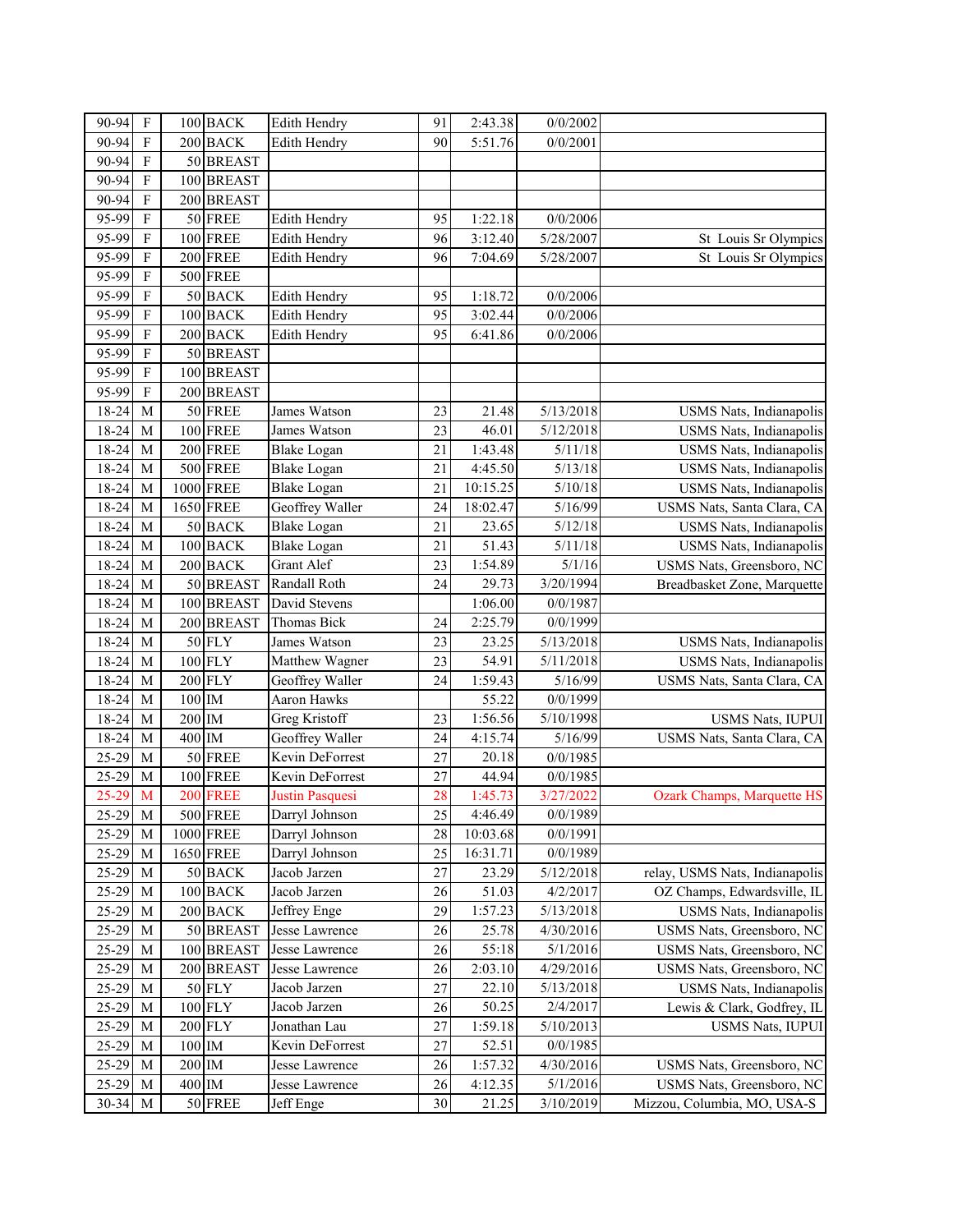| $30 - 34$ | M            |          | $100$ FREE    | Jeff Enge           | 30 | 47.65    | 3/10/2019 | Mizzou, Columbia, MO, USA-S       |
|-----------|--------------|----------|---------------|---------------------|----|----------|-----------|-----------------------------------|
| 30-34     | M            |          | $200$ FREE    | Jason Owen          | 32 | 1:45.82  | 5/10/2013 | <b>USMS Nats, IUPUI</b>           |
| 30-34     | M            |          | $500$ FREE    | Jason Owen          | 32 | 4:42.91  | 5/11/2013 | <b>USMS Nats, IUPUI</b>           |
| 30-34     | M            |          | 1000 FREE     | Jason Owen          | 32 | 9:48.98  | 5/9/2013  | <b>USMS Nats, IUPUI</b>           |
| 30-34     | M            |          | 1650 FREE     | Jason Owen          | 32 | 17:42.53 | 4/7/2013  | Ozark Champs, Lafayette HS        |
| $30 - 34$ | M            | 50       | <b>BACK</b>   | <b>Jeff</b> Enge    | 33 | 24.23    | 3/26/2022 | <b>Ozark Champs, Marquette HS</b> |
| 30-34     | M            |          | $100$ BACK    | Jeff Enge           | 30 | 52.33    | 3/10/2019 | Mizzou, Columbia, MO, USA-S       |
| 30-34     | $\mathbf{M}$ |          | $200$ BACK    | Jason Owen          | 32 | 1:57.67  | 5/11/2013 | <b>USMS Nats, IUPUI</b>           |
| 30-34     | M            |          | 50 BREAST     | Jeff Enge           | 30 | 26.77    | 3/10/2019 | Mizzou, Columbia, MO, USA-S       |
| 30-34     | M            |          | 100 BREAST    | Jeff Enge           | 30 | 57.73    | 3/10/2019 | Mizzou, Columbia, MO, USA-S       |
| 30-34     | $\mathbf{M}$ |          | 200 BREAST    | Jonathan Lau        | 32 | 2:17.88  | 5/12/2018 | USMS Nats, Indianapolis           |
| 30-34     | $\mathbf{M}$ |          | $50$ FLY      | Jeff Enge           | 30 | 23.32    | 3/31/2019 | Ozark Champs, Edwardsville, IL    |
| 30-34     | M            |          | $100$ FLY     | Jonathan Lau        | 30 | 51.94    | 4/30/2016 | USMS Nats, Greensboro, NC         |
| 30-34     | $\mathbf{M}$ |          | $200$ FLY     | Jonathan Lau        | 30 | 1:58.03  | 4/29/2016 | USMS Nats, Greensboro, NC         |
| 30-34     | M            | 100      | <b>IM</b>     | <b>Jeff</b> Enge    | 32 | 52.95    | 7/23/2021 | USMS Nats, Greensboro, NC         |
| 30-34     | M            | 200      | <b>IM</b>     | <b>Jeff</b> Enge    | 33 | 2:00.14  | 3/27/2022 | Ozark Champs, Marquette HS        |
| 30-34     | M            | 400      | $\rm IM$      | Jason Owen          | 32 | 4:13.16  | 5/10/2013 | <b>USMS Nats, IUPUI</b>           |
| 35-39     | M            |          | 50 FREE       | Hermanus Louw       | 39 | 22.01    | 3/28/2015 | OZ Champs, Edwardsville, IL       |
| 35-39     | M            |          | $100$ FREE    | Kevin DeForrest     | 36 | 46.46    | 5/16/94   | USMS Nat, Tempe, AZ               |
| 35-39     | $\mathbf{M}$ |          | $200$ FREE    | Hermanus Louw       | 39 | 1:48.54  | 3/28/2015 | OZ Champs, Edwardsville, IL       |
| 35-39     | M            |          | 500 FREE      | Jason Owen          | 35 | 4:51.03  | 4/30/2016 | USMS Nats, Greensboro, NC         |
| 35-39     | $\mathbf{M}$ |          | 1000 FREE     | Jason Owen          | 37 | 10:28.40 | 5/10/2018 | USMS Nats, Indianapolis           |
| 35-39     | $\mathbf{M}$ |          | 1650 FREE     | <b>Bruce Hopson</b> | 35 | 18:13.36 | 4/27/2001 | CMSA Champs, Northwestern         |
| 35-39     | $\mathbf{M}$ |          | 50 BACK       | Eric Brushaber      | 37 | 26.18    | 5/10/2009 | USMS Nats, Clovis, CA             |
| 35-39     | M            |          | $100$ BACK    | Jason Owen          | 37 | 56.60    | 5/11/2018 | USMS Nats, Indianapolis           |
| 35-39     | M            |          | $200$ BACK    | Eric Brushaber      | 37 | 2:02.70  | 5/10/2009 | USMS Nats, Clovis, CA             |
| 35-39     | M            |          | 50 BREAST     | Alfredo Jacobo      | 39 | 26.28    | 3/27/2022 | <b>Ozark Champs, Marquette HS</b> |
| 35-39     | M            |          | 100 BREAST    | Alfredo Jacobo      | 39 | 58.83    | 3/26/2022 | <b>Ozark Champs, Marquette HS</b> |
| 35-39     | M            |          | 200 BREAST    | Alfredo Jacobo      | 39 | 2:13.69  | 3/27/2022 | <b>Ozark Champs, Marquette HS</b> |
| 35-39     | M            |          | $50$ FLY      | Kevin DeForrest     | 36 | 22.93    | 5/16/1994 | USMS Nat, Tempe, AZ               |
| 35-39     | M            |          | 100 FLY       | <b>Eric Pounds</b>  | 39 | 52.99    | 7/24/21   | USMS Nats, Greensboro, NC         |
| 35-39     | $\mathbf{M}$ |          | $200$ FLY     | Scott Halliburton   | 35 | 1:59.02  | 5/10/1998 | <b>USMS Nats, IUPUI</b>           |
| 35-39     | $\mathbf{M}$ | 100      | $\mathbf{IM}$ | Kevin DeForrest     | 36 | 53.85    | 5/16/1994 | USMS Nat, Tempe, AZ               |
| 35-39     | $\mathbf M$  | $200$ IM |               | Jason Owen          | 35 | 2:00.84  | 4/30/2016 | USMS Nats, Greensboro, NC         |
| 35-39     | M            | $400$ IM |               | Jason Owen          | 35 | 4:16.86  | 5/1/2016  | USMS Nats, Greensboro, NC         |
| 40-44     | M            |          | 50 FREE       | Eric C Hunsaker     | 41 | 22.85    | 5/1/2011  | USMS Nats, Mesa, AZ               |
| $40 - 44$ | $\mathbf M$  |          | $100$ FREE    | Eric C Hunsaker     | 41 | 50.08    | 5/1/2011  | USMS Nats, Mesa, AZ               |
| $40 - 44$ | M            |          | $200$ FREE    | Peter Bakker        | 41 | 1:55.62  | 4/30/2000 | <b>USMS Nats, IUPUI</b>           |
| $40 - 44$ | $\mathbf M$  |          | 500 FREE      | <b>Bruce Hopson</b> | 40 | 5:18.56  | 5/7/2006  | USMS Nats, Coral Springs, FL      |
| $40 - 44$ | M            |          | 1000 FREE     | Karl Gundersen      | 40 | 11:05.83 | 5/23/2010 | USMS Nats, Atlanta, GA            |
| $40 - 44$ | M            |          | 1650 FREE     | Mark Gowler         | 41 | 18:24.81 | 5/10/1998 | <b>USMS Nats, IUPUI</b>           |
| 40-44     | M            |          | 50 BACK       | <b>Eric Pounds</b>  | 40 | 26.17    | 5/1/2022  | <b>USMS Nats, San Antonio TX</b>  |
| 40-44     | M            |          | 100 BACK      | <b>Eric Pounds</b>  | 40 | 57.55    | 4/29/2022 | USMS Nats, San Antonio TX         |
| $40 - 44$ | M            |          | $200$ BACK    | Peter Bakker        | 41 | 2:03.24  | 4/30/2000 | <b>USMS Nats, IUPUI</b>           |
| $40 - 44$ | M            |          | 50 BREAST     | Daniel Workman      | 43 | 29.17    | 3/13/2016 | Ozark Champs, Marquette HS        |
| 40-44     | $\mathbf{M}$ |          | 100 BREAST    | <b>Eric Pounds</b>  | 40 | 1:03.08  | 4/30/2022 | <b>USMS Nats, San Antonio TX</b>  |
| $40 - 44$ | $\mathbf{M}$ |          | 200 BREAST    | Paul Morris         |    | 2:27.56  | 0/0/2004  |                                   |
| 40-44     | M            |          | $50$ FLY      | <b>Eric Pounds</b>  | 40 | 23.64    | 5/1/2022  | <b>USMS Nats, San Antonio TX</b>  |
| 40-44     | M            |          | 100 FLY       | <b>Eric Pounds</b>  | 40 | 53.17    | 4/29/2022 | <b>USMS Nats, San Antonio TX</b>  |
| $40 - 44$ | M            |          | $200$ FLY     | <b>Bruce Hopson</b> | 40 | 2:06.45  | 5/7/06    | USMS Nats, Coral Springs, FL      |
| 40-44     | M            | $100$ IM |               | <b>Eric Pounds</b>  | 40 | 56.05    | 4/30/2022 | <b>USMS Nats, San Antonio TX</b>  |
| 40-44     | M            | $200$ IM |               | Peter Bakker        | 41 | 2:06.04  | 4/30/2000 | <b>USMS Nats, IUPUI</b>           |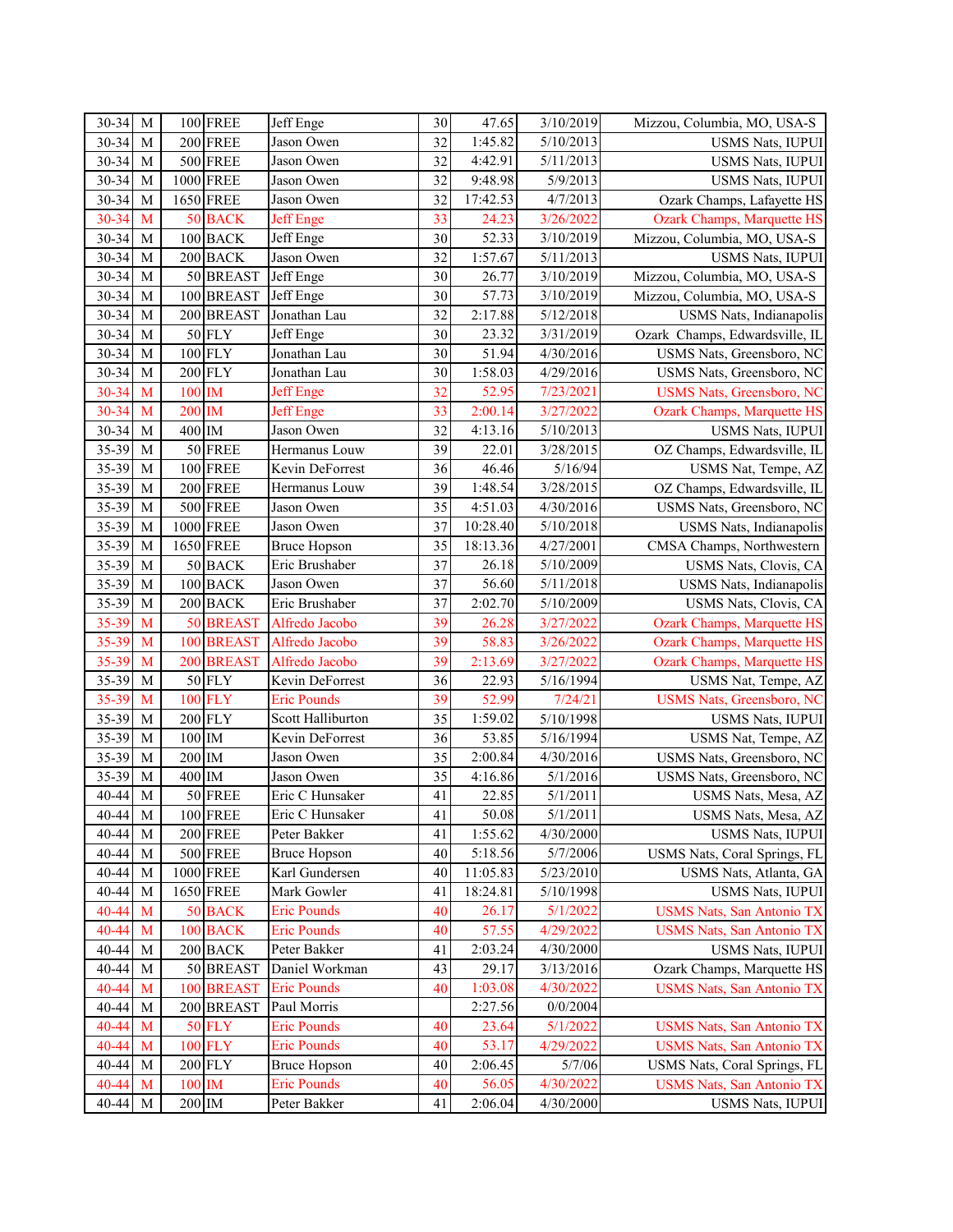| 40-44     | $\mathbf M$  | $400$ IM |                            | Peter Bakker           | 41 | 4:35.52  | 4/30/2000  | USMS Nats, IUPUI                     |
|-----------|--------------|----------|----------------------------|------------------------|----|----------|------------|--------------------------------------|
| 45-49     | M            |          | 50 FREE                    | <b>Andrew Pardieck</b> | 45 | 24.14    | 5/12/2013  | <b>USMS Nats, IUPUI</b>              |
| 45-49     | M            |          | $100$ FREE                 | Peter Bakker           | 45 | 53.24    | 4/25/2004  | <b>USMS Nats, IUPUI</b>              |
| 45-49     | M            |          | $200$ FREE                 | John Rempert           | 46 | 1:55.61  | 3/28/2010  | Ozark Champs, Marquette HS           |
| 45-49     | M            |          | $500$ FREE                 | John Rempert           | 46 | 5:23.02  | 3/28/2010  | split, Ozark Champs, Marquette HS    |
| 45-49     | M            |          | 1000 FREE                  | John Rempert           | 46 | 10:53.68 | 3/28/2010  | split, Ozark Champs, Marquette HS    |
| 45-49     | $\mathbf{M}$ |          | 1650 FREE                  | John Rempert           | 46 | 18:00.92 | 3/28/2010  | Ozark Champs, Marquette HS           |
| 45-49     | M            |          | 50 BACK                    | Jonathan Iwaszkowiec   | 45 | 27.11    | 3/6/2022   | Spring Classic, Illinois Wesleyan    |
| 45-49     | M            |          | $100$ BACK                 | <b>Andrew Pardieck</b> | 45 | 58.38    | 5/12/2013  | <b>USMS Nats, IUPUI</b>              |
| 45-49     | M            |          | $200$ BACK                 | John Rempert           | 45 | 2:07.11  | 3/28/2010  | Ozark Champs, Marquette HS           |
| 45-49     | $\mathbf{M}$ |          | 50 BREAST                  | Gary Jewell            | 45 | 30.50    | 3/26/1995  | Marquette HS, St Louis               |
| 45-49     | M            |          | 100 BREAST                 | Gary Jewell            | 45 | 1:06.71  | 3/26/1995  | Marquette HS, St Louis               |
| 45-49     | M            |          | 200 BREAST                 | Gary Jewell            | 45 | 2:35.34  | 3/26/1995  | Marquette HS, St Louis               |
| 45-49     | M            |          | $50$ FLY                   | Jonathan Iwaszkowiec   | 45 | 25.33    | 11/9/2021  | Gladstone, MO                        |
| 45-49     | M            |          | 100 FLY                    | Jonathan Iwaszkowiec   | 45 | 56.11    | 11/9/2021  | Gladstone, MO                        |
| 45-49     | $\mathbf{M}$ |          | $200$ FLY                  | Daniel Sullivan        | 45 | 2:06.65  | 4/2/2006   | St Peters Rec Plex, St Louis         |
| 45-49     | $\mathbf{M}$ | 100      | $\mathop{\rm IM}\nolimits$ | Al Coxon               | 46 | 1:01.38  | 5/24/1982  | USMS Nats, Woodlands, TX             |
| 45-49     | M            | 200      | $\rm IM$                   | Peter Bakker           | 45 | 2:11.24  | 4/25/2004  | USMS Nats, IUPUI                     |
| 45-49     | $\mathbf{M}$ | 400      | IM                         | Peter Bakker           | 45 | 4:43.45  | 4/25/2004  | <b>USMS Nats, IUPUI</b>              |
| 50-54     | M            |          | 50 FREE                    | James Halliburton      | 51 | 23.44    | 5/31/2010  | St Louis Sr Olympics, Chesterfield J |
| 50-54     | $\mathbf{M}$ |          | $100$ FREE                 | James Halliburton      | 51 | 50.50    | 5/31/2010  | St Louis Sr Olympics, Chesterfield J |
| 50-54     | $\mathbf{M}$ |          | $200$ FREE                 | James Halliburton      | 51 | 1:50.92  | 5/31/2010  | St Louis Sr Olympics, Chesterfield J |
| 50-54     | $\mathbf{M}$ |          | $500$ FREE                 | James Halliburton      | 50 | 5:16.28  | 5/25/2009  | St Louis Sr Olympics, Chesterfield J |
| $50 - 54$ | M            |          | 1000 FREE                  | James Halliburton      | 51 | 10:54.13 | 3/28/2010  | split, Ozark Champs, Marquette HS    |
| 50-54     | $\mathbf{M}$ | 1650     | <b>FREE</b>                | James Halliburton      | 51 | 18:17.23 | 3/28/2010  | Ozark Champs, Marquette HS           |
| 50-54     | $\mathbf{M}$ |          | 50 BACK                    | James Halliburton      | 51 | 27.16    | 5/31/2010  | St Louis Sr Olympics, Chesterfield J |
| 50-54     | M            |          | $100$ BACK                 | James Halliburton      | 51 | 58.30    | 5/31/2010  | St Louis Sr Olympics, Chesterfield J |
| 50-54     | $\mathbf{M}$ |          | $200$ BACK                 | James Halliburton      | 51 | 2:04.75  | 5/31/2010  | St Louis Sr Olympics, Chesterfield J |
| 50-54     | $\mathbf{M}$ |          | 50 BREAST                  | Christian Samter       | 52 | 31.48    | 4/13/2014  | Ozark Champs, Marquette HS           |
| 50-54     | M            |          | 100 BREAST                 | Christian Samter       | 52 | 1:10.15  | 4/13/2014  | Ozark Champs, Marquette HS           |
| 50-54     | M            |          | 200 BREAST                 | Douglas Miller         | 53 | 2:31.92  | 4/30/2000  | <b>USMS Nats, IUPUI</b>              |
| $50 - 54$ | M            |          | $50$ FLY                   | James Halliburton      | 51 | 24.55    | 5/31/2010  | St Louis Sr Olympics, Chesterfield J |
| 50-54     | M            |          | $100$ FLY                  | James Halliburton      | 51 | 55.59    | 5/31/2010  | St Louis Sr Olympics, Chesterfield J |
| 50-54     | $\mathbf{M}$ |          | $200$ FLY                  | Douglas Miller         | 53 | 2:13.51  | 4/30/2000  | <b>USMS Nats, IUPUI</b>              |
| 50-54     | M            | $100$ IM |                            | James Halliburton      | 51 | 59.06    | 5/31/2010  | St Louis Sr Olympics, Chesterfield J |
| 50-54     | $\mathbf{M}$ | $200$ IM |                            | James Halliburton      | 51 | 2:11.56  | 5/31/2010  | St Louis Sr Olympics, Chesterfield J |
| $50 - 54$ | M            | $400$ IM |                            | James Halliburton      | 51 | 4:47.47  | 3/28/2010  | Ozark Champs, Marquette HS           |
| 55-59     | M            |          | $50$ FREE                  | Brad Wade              | 55 | 24.94    | 4/7/2013   | Ozark Champs, Lafayette HS           |
| 55-59     | M            |          | $100$ FREE                 | <b>Stanley Freerks</b> |    | 57.74    | 6/22/2008  | MOSeniorGames, Columbia              |
| 55-59     | $\mathbf M$  |          | $200$ FREE                 | Daniel Sullivan        | 55 | 2:08.11  | 3/13/16    | Ozark Champs, Marquette HS           |
| 55-59     | $\mathbf M$  |          | 500 FREE                   | <b>Stanley Freerks</b> |    | 5:56.07  | 6/22/2008  | MOSeniorGames, Columbia              |
| 55-59     | M            | 1000     | FREE                       | <b>Bruce Hopson</b>    | 55 | 12:48.91 | 7/21/2021  | USMS Nats, Greensboro, NC            |
| 55-59     | $\mathbf{M}$ |          | 1650 FREE                  | Steven Hancock         | 58 | 21:30.71 | 11/15/2014 | Gladstone, MO                        |
| 55-59     | $\mathbf M$  |          | $50$ BACK                  | <b>Bob Sine</b>        | 59 | 31.92    | 3/28/2010  | Ozark Champs, Marquette HS           |
| 55-59     | $\mathbf{M}$ |          | $100$ BACK                 | Dennis Boyd            | 59 | 1:04.00  | 3/9/2014   | Pattonville HS, Maryland Hts, MO     |
| 55-59     | M            |          | $200$ BACK                 | <b>Bob Sine</b>        | 59 | 2:30.58  | 3/28/2010  | Ozark Champs, Marquette HS           |
| 55-59     | $\mathbf M$  |          | 50 BREAST                  | Howard Harris          | 55 | 33.58    | 4/9/2000   | Breadbasket Zone, Marquette          |
| 55-59     | $\mathbf M$  |          | 100 BREAST                 | Charles Shedd          |    | 1:16.23  | 0/0/2002   |                                      |
| 55-59     | M            |          | 200 BREAST                 | Douglas Miller         |    | 2:35.54  | 0/0/2002   |                                      |
| 55-59     | M            |          | $50$ FLY                   | Pat Callahan           | 57 | 28.02    | 1/6/2007   | Danville, IL                         |
| 55-59     | $\mathbf M$  |          | $100$ FLY                  | Douglas Miller         |    | 1:01.11  | 0/0/2002   |                                      |
| 55-59     | M            |          | $200$ FLY                  | Douglas Miller         |    | 2:21.87  | 0/0/2002   |                                      |
|           |              |          |                            |                        |    |          |            |                                      |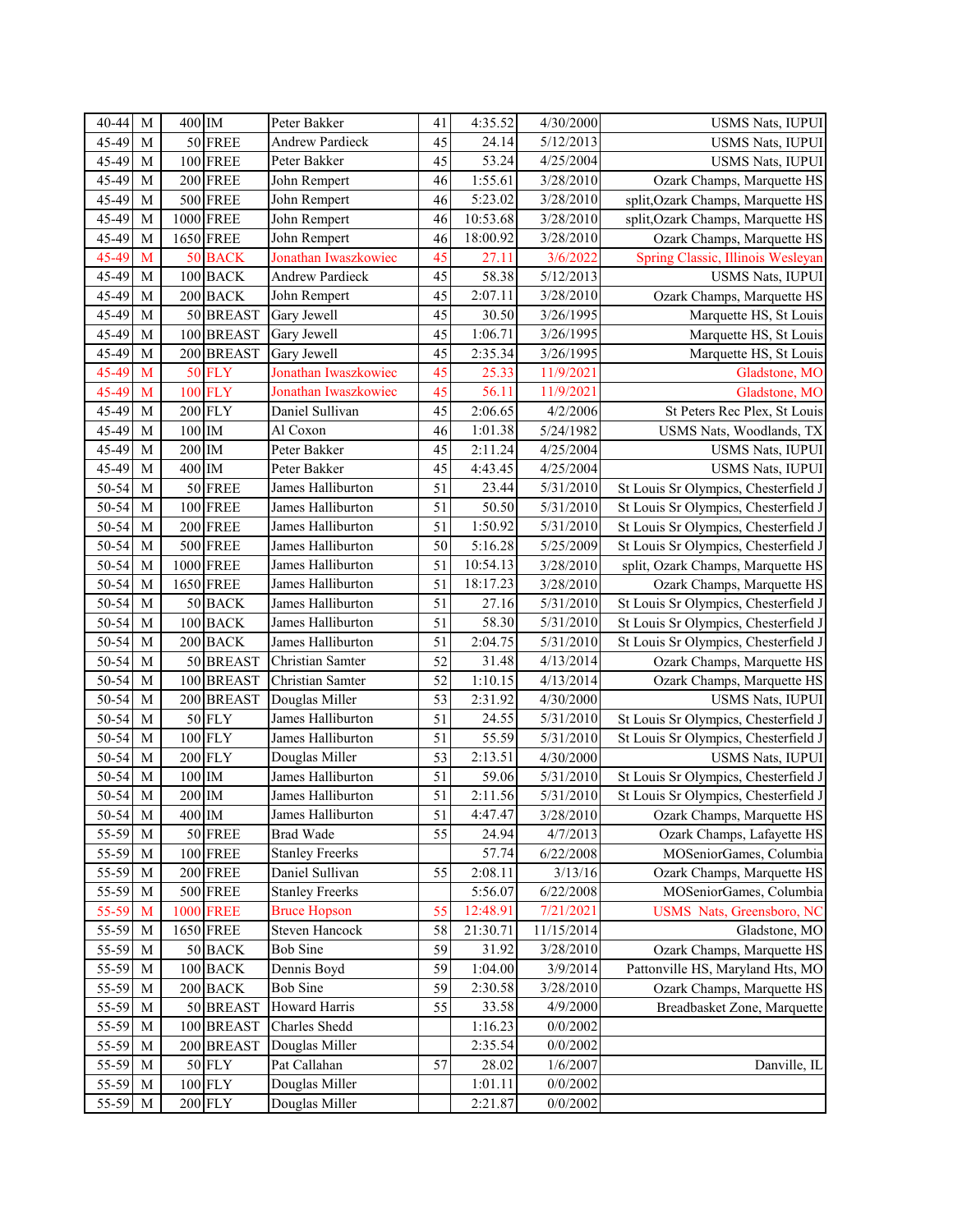| 55-59     | M            | $100$ IM |                 | Douglas Miller            |        | 1:04.59  | 0/0/2002  |                                    |
|-----------|--------------|----------|-----------------|---------------------------|--------|----------|-----------|------------------------------------|
| 55-59     | M            | $200$ IM |                 | Douglas Miller            |        | 2:17.91  | 0/0/2002  |                                    |
| 55-59     | $\mathbf M$  | $400$ IM |                 | Douglas Miller            |        | 4:59.77  | 0/0/2002  |                                    |
| $60 - 64$ | $\mathbf M$  |          | 50 FREE         | James Zirngibl            | 60     | 25.57    | 4/13/2014 | Ozark Champs, Marquette HS         |
| 60-64     | $\mathbf M$  |          | $100$ FREE      | James Zirngibl            | 60     | 56.72    | 4/13/2014 | Ozark Champs, Marquette HS         |
| 60-64     | $\mathbf M$  |          | $200$ FREE      | James Zirngibl            | 60     | 2:12.36  | 4/13/2014 | Ozark Champs, Marquette HS         |
| 60-64     | $\mathbf M$  |          | $500$ FREE      | <b>Steven Hancock</b>     | 61     | 6:21.15  | 4/8/2018  | OZ Champs, Marquette HS            |
| $60 - 64$ | $\mathbf M$  |          | 1000 FREE       | Denny Koonce              | 61     | 14:23.59 | 3/31/2019 | Ozark Champs, Edwardsville, IL     |
| 60-64     | $\mathbf{M}$ |          | 1650 FREE       | <b>Bill Haas</b>          | 62     | 24:23.86 | 9/15/2007 | YOSI                               |
| 60-64     | $\mathbf M$  |          | $50$ BACK       | Dennis Boyd               | 61     | 30.04    | 3/13/2016 | Ozark Champs, Marquette HS         |
| 60-64     | $\mathbf M$  |          | $100$ BACK      | Pat Callahan              | 60     | 1:08.64  | 4/25/2010 | ILMSA, DeKalb, IL                  |
| 60-64     | $\mathbf M$  |          | $200$ BACK      | Steven Hancock            | 61     | 2:47.44  | 4/8/2018  | OZ Champs, Marquette HS            |
| 60-64     | $\mathbf M$  |          | 50 BREAST       | Howard Harris             | 64     | 34.44    | 3/29/2009 | Breadbasket Zone, Columbia, MO     |
| 60-64     | $\mathbf M$  |          | $100$ BREAST    | Dave Wisland              | 63     | 1:19.27  | 4/13/2014 | Ozark Champs, Marquette HS         |
| 60-64     | $\mathbf M$  |          | 200 BREAST      | Charles Shedd             |        | 3:01.62  | 0/0/2004  |                                    |
| 60-64     | $\mathbf M$  |          | $50$ FLY        | Pat Callahan              | 60     | 26.62    | 4/25/2010 | ILMSA, DeKalb, IL                  |
| $60 - 64$ | $\mathbf M$  |          | $100$ FLY       | Pat Callahan              | 60     | 1:03.63  | 4/25/2010 | ILMSA, DeKalb, IL                  |
| 60-64     | $\mathbf M$  |          | $200$ FLY       |                           | 60     | 3:05.71  | 0/0/1986  |                                    |
| 60-64     | $\mathbf M$  | $100$ IM |                 | Art Kelley<br>Dennis Boyd | 61     | 1:04.51  | 3/13/2016 | Ozark Champs, Marquette HS         |
|           |              | $200$ IM |                 |                           |        |          |           |                                    |
| $60 - 64$ | $\mathbf M$  | $400$ IM |                 | <b>Bob DeRoode</b>        | 60     | 2:45.97  | 4/30/2016 | USMS Nats, Greensboro, NC          |
| $60 - 64$ | $\mathbf M$  |          |                 | <b>Bill Haas</b>          | 62     | 6:16.13  | 9/15/2007 | YOSI                               |
| 65-69     | $\mathbf M$  |          | 50 FREE         | Jeffrey Johnson           | 65     | 27.41    | 3/31/19   | Ozark Champs, Edwardsville, IL     |
| 65-69     | $\mathbf M$  |          | $100$ FREE      | Jeffrey Johnson           | 65     | 1:01.94  | 3/31/19   | Ozark Champs, Edwardsville, IL     |
| 65-69     | $\mathbf M$  |          | $200$ FREE      | Robert Blake              | 66     | 2:27.73  | 0/0/1991  |                                    |
| $65 - 69$ | M            | 500      | FREE            | <b>Steve Hancock</b>      | 65     | 6:31.04  | 3/26/2022 | <b>Ozark Champs, Marquette HS</b>  |
| 65-69     | $\mathbf M$  |          | 1000 FREE       | Robert Blake              | 66     | 14:40.22 | 0/0/1991  |                                    |
| 65-69     | M            |          | 1650 FREE       | Robert Blake              | 67     | 25:15.79 | 0/0/1992  |                                    |
| 65-69     | $\mathbf M$  |          | $50$ BACK       | Al Coxon                  |        | 35.33    | 0/0/2001  |                                    |
| 65-69     | $\mathbf M$  |          | $100$ BACK      | Larry Walker              | 69     | 1:18.58  | 5/12/2013 | <b>USMS Nats, IUPUI</b>            |
| 65-69     | $\mathbf M$  |          | $200$ BACK      | Larry Walker              | 69     | 2:52.65  | 3/3/2013  | Central IL Spring, Bloomington, IL |
| 65-69     | $\mathbf M$  |          | 50 BREAST       | Ed Rosenhauer             | 65     | 33.83    | 4/20/1997 | CMSA Champs, Northwestern          |
| 65-69     | $\mathbf M$  |          | 100 BREAST      | Clay Kolar                | 66     | 1:16.33  | 3/28/15   | Ozark LMSC, Edwardsville, IL       |
| 65-69     | $\mathbf M$  |          | 200 BREAST      | Clay Kolar                | 66     | 2:51.85  | 3/28/15   | Ozark LMSC, Edwardsville, IL       |
| 65-69     | $\mathbf M$  |          | $50$ FLY        | Clay Kolar                | 67     | 32.25    | 3/5/2016  | split, Carbondale, IL              |
| 65-69     | M            |          | 100 FLY         | <b>Bob Golz</b>           | 65     | 1:15.64  | 4/29/2022 | <b>USMS Nats, San Antonio TX</b>   |
| $65 - 69$ | $\mathbf M$  |          | $200$ FLY       | Howard Harris             | 67     | 3:07.74  | 4/1/2012  | Breadbasket Zone, Lafayette HS     |
| 65-69     | M            | $100$ IM |                 | Jeffrey Johnson           | 65     | 1:12.99  | 3/31/19   | Ozark Champs, Edwardsville, IL     |
| 65-69     | $\mathbf M$  | $200$ IM |                 | Clay Kolar                | 67     | 2:38.47  | 3/5/2016  | Carbondale, IL                     |
| 65-69     | $\mathbf M$  | $400$ IM |                 | William Lauritzen         | 67     | 5:49.94  | 3/31/2019 | Ozark Champs, Edwardsville, IL     |
| 70-74     | $\mathbf M$  |          | $50$ FREE       | Robert Blake              |        | 28.80    | 0/0/1995  |                                    |
| 70-74     | M            |          | <b>100 FREE</b> | <b>Joseph Kelley</b>      | 71     | 1:03.25  | 3/26/2022 | <b>Ozark Champs, Marquette HS</b>  |
| $70 - 74$ | M            |          | <b>200 FREE</b> | <b>Joseph Kelley</b>      | 71     | 2:21.17  | 3/27/2022 | <b>Ozark Champs, Marquette HS</b>  |
| 70-74     | $\mathbf M$  |          | $500$ FREE      | Douglas Miller            | $71\,$ | 6:22.21  | 4/8/2018  | OZ Champs, Marquette HS            |
| $70 - 74$ | $\mathbf M$  |          | $1000$ FREE     | Robert Blake              | 70     | 15:33.64 | 3/26/1995 | Marquette HS, St Louis             |
| $70 - 74$ | $\mathbf M$  |          | 1650 FREE       | Robert Blake              |        | 23:56.04 | 0/0/1999  |                                    |
| 70-74     | $\mathbf M$  |          | $50$ BACK       | Larry Walker              | $70\,$ | 36.14    | 11/9/2013 | Gladstone, MO                      |
| $70 - 74$ | $\mathbf M$  |          | $100$ BACK      | Larry Walker              | $70\,$ | 1:20.55  | 11/9/2013 | Gladstone, MO                      |
| $70 - 74$ | $\mathbf M$  |          | $200$ BACK      | Larry Walker              | 70     | 2:54.76  | 11/9/2013 | Gladstone, MO                      |
| 70-74     | M            |          | 50 BREAST       | Howard Harris             | $70\,$ | 36.52    | 3/28/15   | Ozark LMSC, Edwardsville, IL       |
| 70-74     | $\mathbf M$  |          | 100 BREAST      | Howard Harris             | 70     | 1:20.72  | 3/28/15   | Ozark LMSC, Edwardsville, IL       |
| 70-74     | $\mathbf M$  |          | 200 BREAST      | Howard Harris             | 70     | 3:08.10  | 3/28/15   | Ozark LMSC, Edwardsville, IL       |
| $70 - 74$ | $\mathbf M$  |          | $50$ FLY        | <b>Joseph Kelley</b>      | 71     | 30.40    | 3/27/2022 | Ozark Champs, Marquette HS         |
|           |              |          |                 |                           |        |          |           |                                    |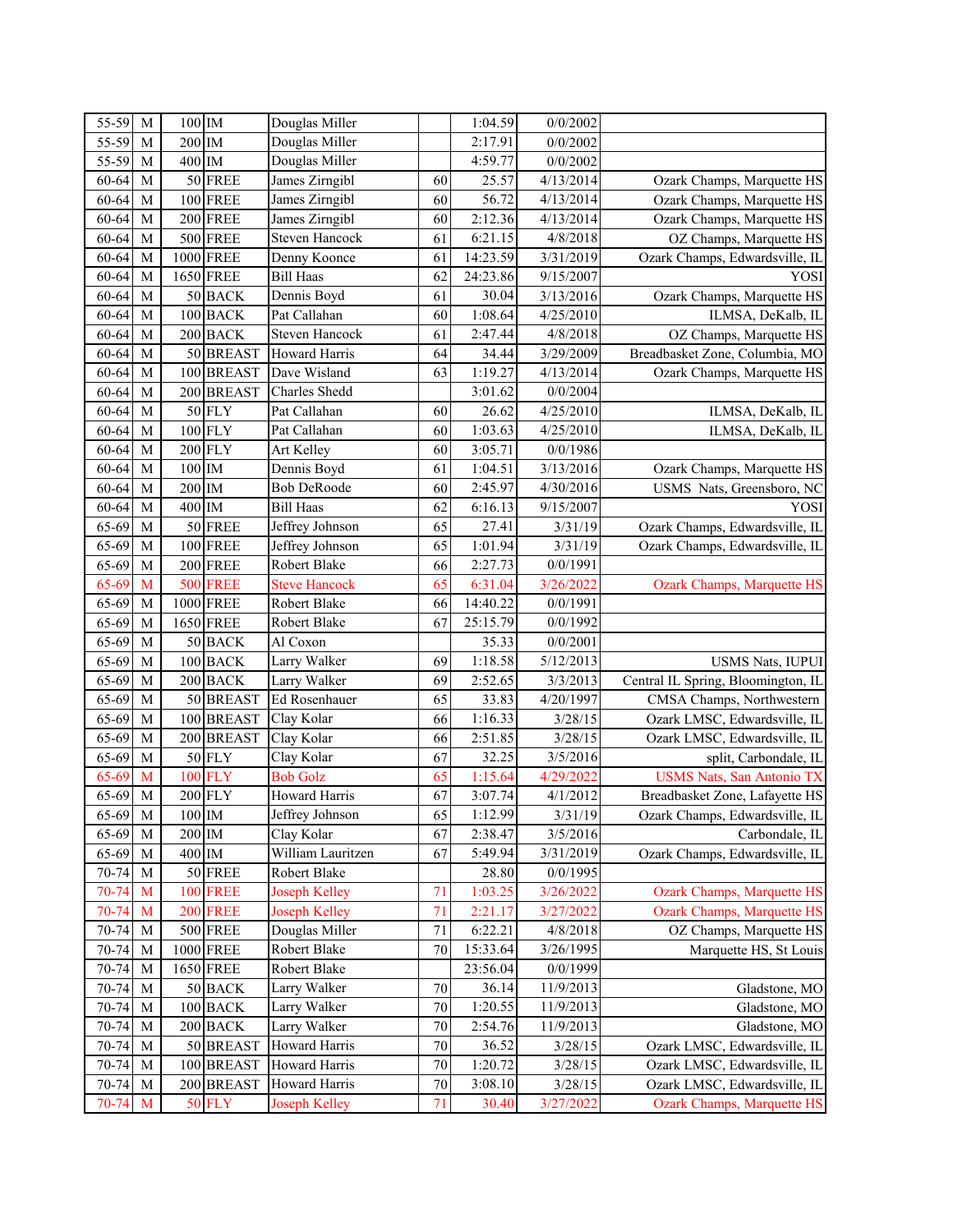| $70 - 74$ | M            |          | 100 FLY    | <b>Joseph Kelley</b> | 71 | 1:11.13  | 3/26/2022  | Ozark Champs, Marquette HS            |
|-----------|--------------|----------|------------|----------------------|----|----------|------------|---------------------------------------|
| 70-74     | M            |          | $200$ FLY  | Douglas Miller       | 71 | 2:47.92  | 4/8/2018   | OZ Champs, Marquette HS               |
| 70-74     | $\mathbf M$  | $100$ IM |            | Al Coxon             |    | 1:20.02  | 0/0/2006   |                                       |
| 70-74     | M            | $200$ IM |            | Al Coxon             |    | 3:10.83  | 0/0/2006   |                                       |
| 70-74     | M            | $400$ IM |            | Douglas Miller       | 71 | 5:55.28  | 4/8/2018   | OZ Champs, Marquette HS               |
| 75-79     | $\mathbf M$  |          | $50$ FREE  | Robert Blake         | 75 | 30.05    | 4/30/2000  | <b>USMS Nats, IUPUI</b>               |
| 75-79     | M            |          | $100$ FREE | Robert Blake         | 75 | 1:07.58  | 4/30/2000  | <b>USMS Nats, IUPUI</b>               |
| 75-79     | M            |          | $200$ FREE | Larry Good           | 75 | 2:39.00  | 5/25/2009  | St Louis Sr Olympics, Chesterfield J  |
| 75-79     | M            |          | 500 FREE   | Larry Good           | 76 | 7:15.43  | 5/23/2010  | USMS Nats, Atlanta, GA                |
| 75-79     | M            |          | 1000 FREE  | Larry Good           | 76 | 14:48.85 | 5/23/2010  | USMS Nats, Atlanta, GA                |
| 75-79     | $\mathbf M$  |          | 1650 FREE  | Larry Good           | 77 | 25:34.62 | 4/28/2011  | USMS Nats, Mesa, AZ                   |
| 75-79     | M            |          | 50 BACK    | Larry Good           | 75 | 37.20    | 5/25/2009  | St Louis Sr Olympics, Chesterfield J  |
| 75-79     | M            |          | $100$ BACK | Larry Good           | 75 | 1:21.47  | 5/25/2009  | St Louis Sr Olympics, Chesterfield J  |
| 75-79     | M            |          | $200$ BACK | Larry Good           | 75 | 2:58.84  | 5/25/2009  | St Louis Sr Olympics, Chesterfield J  |
| 75-79     | M            |          | 50 BREAST  | Larry Good           | 75 | 41.00    | 6/6/2009   | Carbondale Senior Games, SIUC         |
| 75-79     | $\mathbf M$  |          | 100 BREAST | Larry Good           | 75 | 1:30.75  | 5/25/2009  | St Louis Sr Olympics, Chesterfield J  |
| 75-79     | $\mathbf M$  |          | 200 BREAST | Larry Good           | 79 | 3:17.85  | 5/12/2013  | USMS Nats, IUPUI                      |
| 75-79     | M            |          | $50$ FLY   | Charles Shedd        | 75 | 36.81    | 3/31/2019  | Ozark Champs, Edwardsville, IL        |
| 75-79     | $\mathbf M$  |          | $100$ FLY  | Larry Good           | 75 | 1:32.81  | 5/25/2009  | St Louis Senior Olympic, Chesterfield |
| 75-79     | M            |          | $200$ FLY  | Larry Good           | 79 | 3:32.60  | 5/10/2013  | USMS Nats, IUPUI                      |
| 75-79     | M            | $100$ M  |            | Larry Good           | 75 | 1:24.25  | 5/25/2009  | St Louis Sr Olympics, Chesterfield J  |
| 75-79     | $\mathbf M$  | $200$ IM |            | Larry Good           | 75 | 2:59.79  | 6/6/2009   | Carbondale Senior Games, SIUC         |
| 75-79     | M            | $400$ IM |            | Larry Good           | 75 | 6:25.28  | 6/6/2009   | Carbondale Senior Games, SIUC         |
| 80-84     | $\mathbf M$  |          | 50 FREE    | Robert Blake         | 82 | 33.90    | 6/27/07    | National Sr Games, U of Louisville    |
| 80-84     | $\mathbf M$  |          | $100$ FREE | Robert Blake         | 80 | 1:16.27  | 4/14/05    | CMSA Champs, U of IL Chicago          |
| 80-84     | $\mathbf M$  |          | $200$ FREE | Larry Good           | 80 | 2:48.08  | 3/29/2015  | Ozark LMSC, Edwardsville, IL          |
| 80-84     | M            |          | 500 FREE   | Larry Good           | 80 | 7:45.60  | 3/29/2015  | Ozark LMSC, Edwardsville, IL          |
| 80-84     | M            |          | 1000 FREE  | Larry Good           | 80 | 16:16.75 | 3/29/2015  | Ozark LMSC, Edwardsville, IL          |
| 80-84     | M            |          | 1650 FREE  | Larry Good           | 82 | 26:47.20 | 4/28/2016  | USMS Nats, Greensboro, NC             |
| 80-84     | M            |          | 50 BACK    | Larry Good           | 81 | 40.53    | 10/24/2015 | relay leadoff, Carbondale, IL         |
| 80-84     | M            |          | $100$ BACK | Larry Good           | 80 | 1:33.54  | 3/29/2015  | Ozark LMSC, Edwardsville, IL          |
| 80-84     | M            |          | $200$ BACK | Larry Good           | 81 | 3:09.08  | 4/23/2015  | USMS, San Antonio, TX                 |
| 80-84     | M            |          | 50 BREAST  | Larry Good           | 81 | 44.06    | 4/23/2015  | split, USMS, San Antonio, TX          |
| 80-84     | $\mathbf{M}$ |          | 100 BREAST | Larry Good           | 81 | 1:34.42  | 4/23/2015  | split, USMS, San Antonio, TX          |
| 80-84     | $\mathbf{M}$ |          | 200 BREAST | Larry Good           | 81 | 3:21.89  | 4/23/2015  | USMS, San Antonio, TX                 |
| 80-84     | $\mathbf M$  |          | $50$ FLY   | Thomas Maine         | 82 | 43.16    | 4/20/2008  | ILMSA, DeKalb, IL                     |
| $80 - 84$ | M            |          | 100 FLY    | Thomas Maine         | 83 | 1:37.29  | 3/29/2009  | Breadbasket Zone, Columbia, MO        |
| 80-84     | M            |          | $200$ FLY  | Thomas Maine         | 81 | 3:34.16  | 3/1/2009   | University of Louisville              |
| 80-84     | M            | $100$ IM |            | Larry Good           | 81 | 1:27.21  | 3/29/2015  | Ozark LMSC, Edwardsville, IL          |
| 80-84     | M            | $200$ IM |            | Larry Good           | 81 | 3:17.71  | 3/29/2015  | Ozark LMSC, Edwardsville, IL          |
| 80-84     | M            | $400$ IM |            | Larry Good           | 81 | 7:03.21  | 4/23/2015  | USMS, San Antonio, TX                 |
| 85-89     | $\mathbf M$  |          | 50 FREE    | William Grant        |    | 41.84    | 0/0/2000   |                                       |
| 85-89     | $\mathbf M$  |          | $100$ FREE | Larry Good           | 85 | 1:28.46  | 3/8/2020   | IL Wesleyan, Bloomington, IL          |
| 85-89     | $\mathbf M$  |          | $200$ FREE | Thomas Maine         | 85 | 3:15.97  | 6/30/2011  | split, NSG, Univ of Houston, TX       |
| 85-89     | $\mathbf M$  |          | 500 FREE   | Thomas Maine         | 85 | 08:20.00 | 1/8/2011   | Bowling Green, KY                     |
| 85-89     | $\mathbf M$  |          | 1000 FREE  |                      |    |          |            |                                       |
| 85-89     | $\mathbf M$  |          | 1650 FREE  |                      |    |          |            |                                       |
| 85-89     | M            |          | 50 BACK    | <b>Larry Good</b>    | 87 | 51.78    | 3/26/2022  | <b>Ozark Champs, Marquette HS</b>     |
| 85-89     | M            |          | $100$ BACK | Larry Good           | 85 | 1:45.03  | 3/8/2020   | IL Wesleyan, Bloomington, IL          |
| 85-89     | M            |          | $200$ BACK | Thomas Maine         | 85 | 3:44.67  | 2/12/2011  | Bloomington, IN                       |
| 85-89     | M            |          | 50 BREAST  | Thomas Maine         | 85 | 52.13    | 1/8/2011   | split, Bowling Green, KY              |
| 85-89     | M            |          | 100 BREAST | Thomas Maine         | 85 | 1:52.52  | 1/8/2011   | split, Bowling Green, KY              |